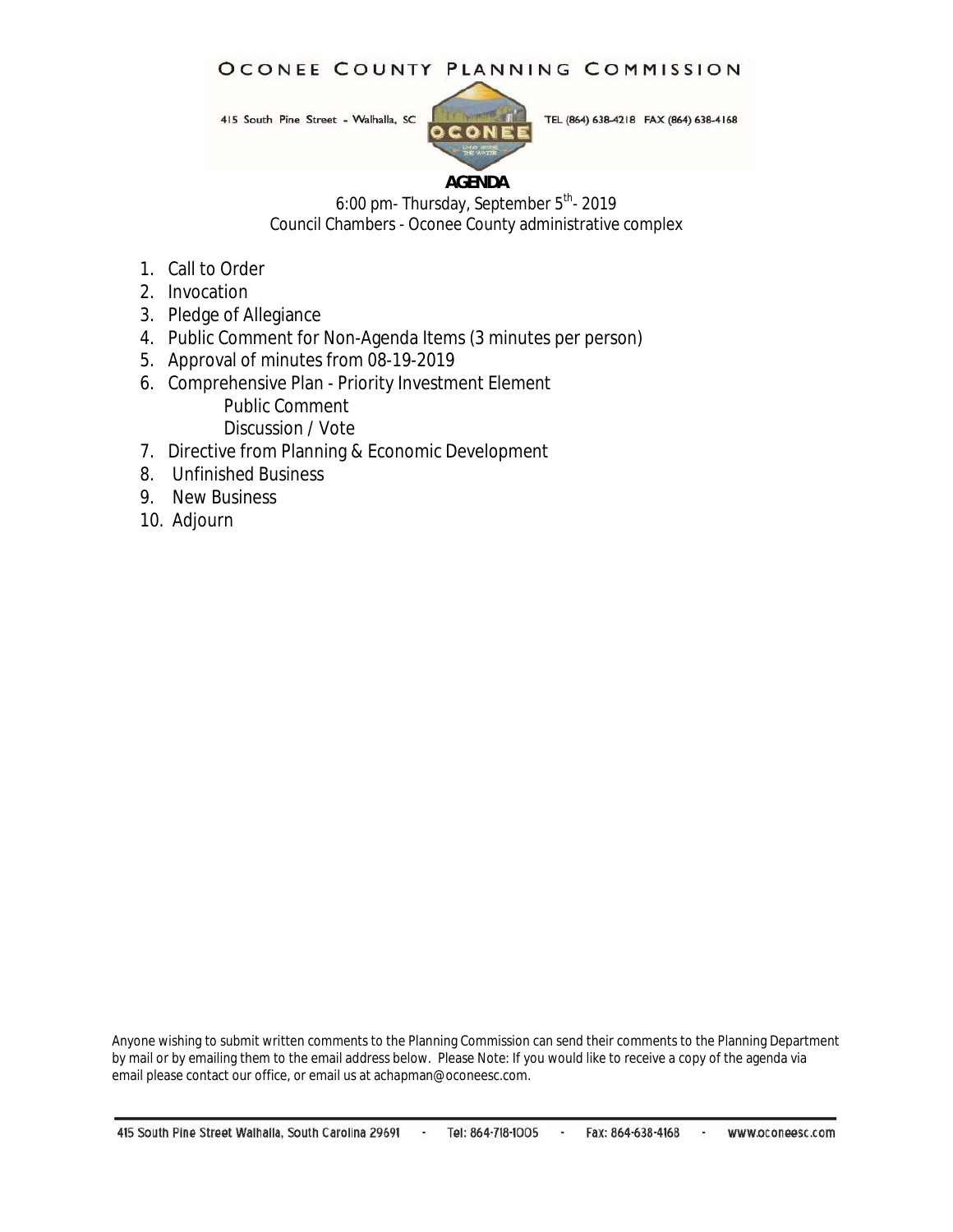### OCONEE COUNTY PLANNING COMMISSION

415 South Pine Street - Walhalla, SC



TEL (864) 638-4218 FAX (864) 638-4168

#### **Draft Minutes**

6:00 pm, Monday, August 19, 2019 Council Chambers - Oconee County administrative complex

#### **Members Present**

Alex Vassey Mike Johnson Frankie Pearson Mike Smith Andrew Gramling Stacy Lyles Gwen McPhail

### **Staff Present**

Adam Chapman Vivian Kompier

**Media Present**

None

- **1. Call to Order - Mr. Pearson called the meeting to order at 6:00pm**
- **2. Invocation by Ms. Lyles**
- **3. Pledge of Allegiance**
- **4. Public Comment for** *Non-Agenda Items* **(3 minutes per person)**

Mr. Jerry Barnett is pleased that the Bill of Rights have been included in the Comprehensive Plan. The 123 Corridor Plan needs more work to better improve the Hartwell Village area. Mr. Barnett mentioned that the county wants to ban billboards for private business, but says it's ok to put a Welcome to Seneca billboard.

Mr. Adam Moore attended representing the younger community and agrees with what Mr. Barnett says. Also the younger people want the tenets of libertarian conservatism in government and that is their number one goal.

- **5. Approval of minutes from 08052019 –** Ms. McPhail made a motion to amend the minutes to read 6/0 on all votes because she was not present at the last meeting. Seconded by Mr. Smith and approved 7/0.
- **6. Joint Planning Commission/County Council meeting regarding the 123 Corridor –** Mr. Chapman explained that there will be a brief meeting before the October  $1<sup>st</sup>$  meeting. Please R.S.V.P.
- **7. Planning Commission purpose statement –** No comments.
- **8. Transportation Element – financing language Public comment (3 minutes per person)**

Mr. Tom Markovich refers to Section F paragraph 3 called Exactions (page 18). We have

a road upgrade fee. Developers pay for this.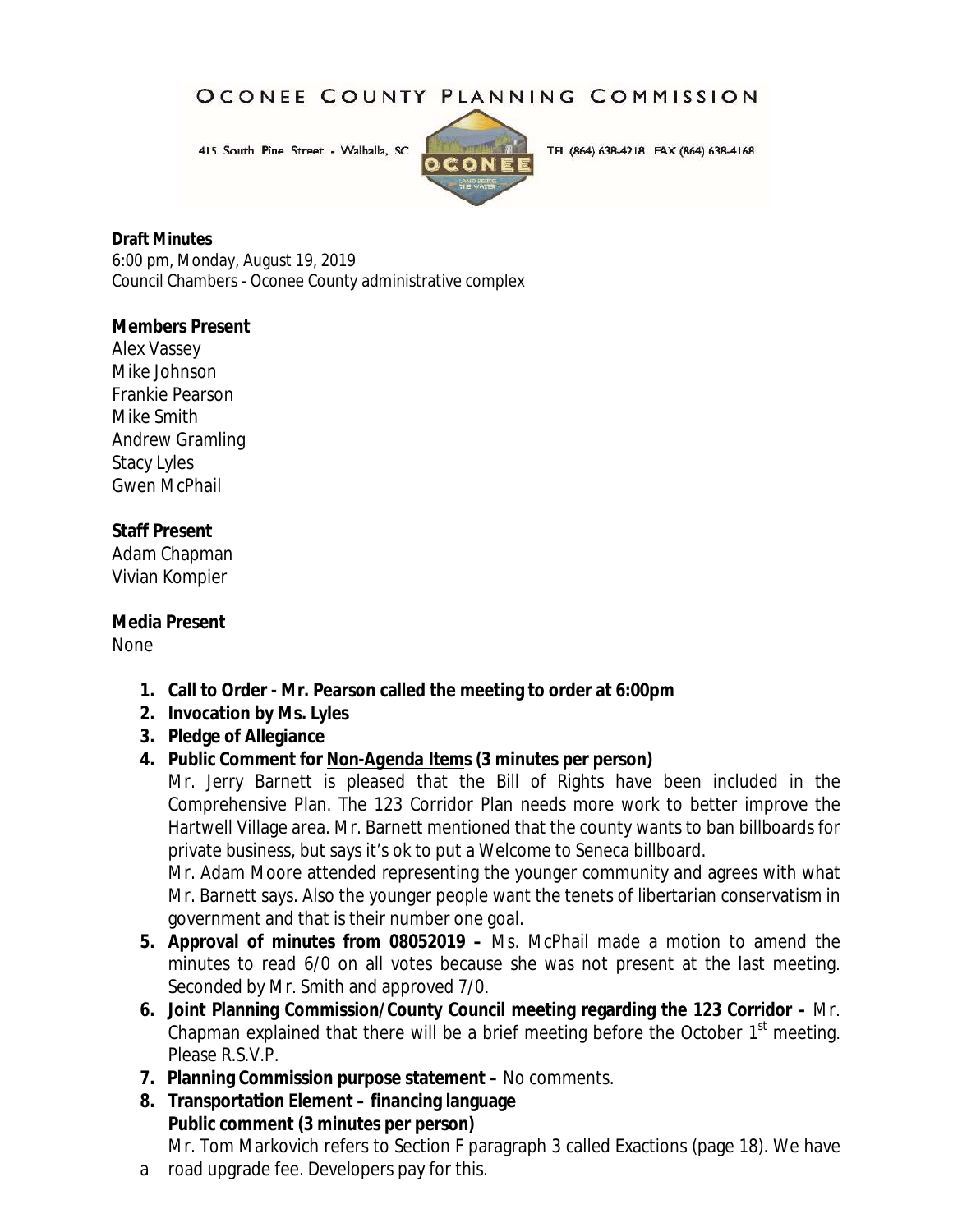### **Discussion/Vote**

Mr. Smith is pleased with the new wording in this section.

Mr. Gramling questioned why does the County only request \$600,000, when we can get 1.9 million? Mr. Chapman will look into this.

Ms. McPhail made a motion to strike the first sentence of *3. Exactions (page 18)* reading "While Oconee County has not adopted an impact fee in association with transportation, it experienced in the adoption and administration of such fees." Mr. Vassey seconded and was approved 7/0.

Mr. Smith made a motion to add the Transportation Element – Financing language with amendments. Seconded by Mr. Vassey and approved 7/0.

- **9. Economic Element – retirement language Public comment (3 minutes per person) - None Discussion/Vote –** Mr. Smith made a motion to adopt the addition into the Economic Element. Seconded by Mr. Vassey and approved 7/0.
- **10. Modification of standing agenda items –** Mr. Smith made the suggestion to move the old and new business, along with Planning updates, be moved further up on the agenda. Discussion followed and this will be revisited December or January.
- **11. Old Business –** Mr. Chapman mentioned that the rest of the Comprehensive Plan will be coming the next few weeks and should go to Council the first meeting in November. Mr. Pearson suggested that the commission read the Agricultural Element. The Agricultural Board have made great suggestions and it's looking good.
- **12. New Business –** None
- **13. Adjourn-** The meeting was adjourned at 6:38pm.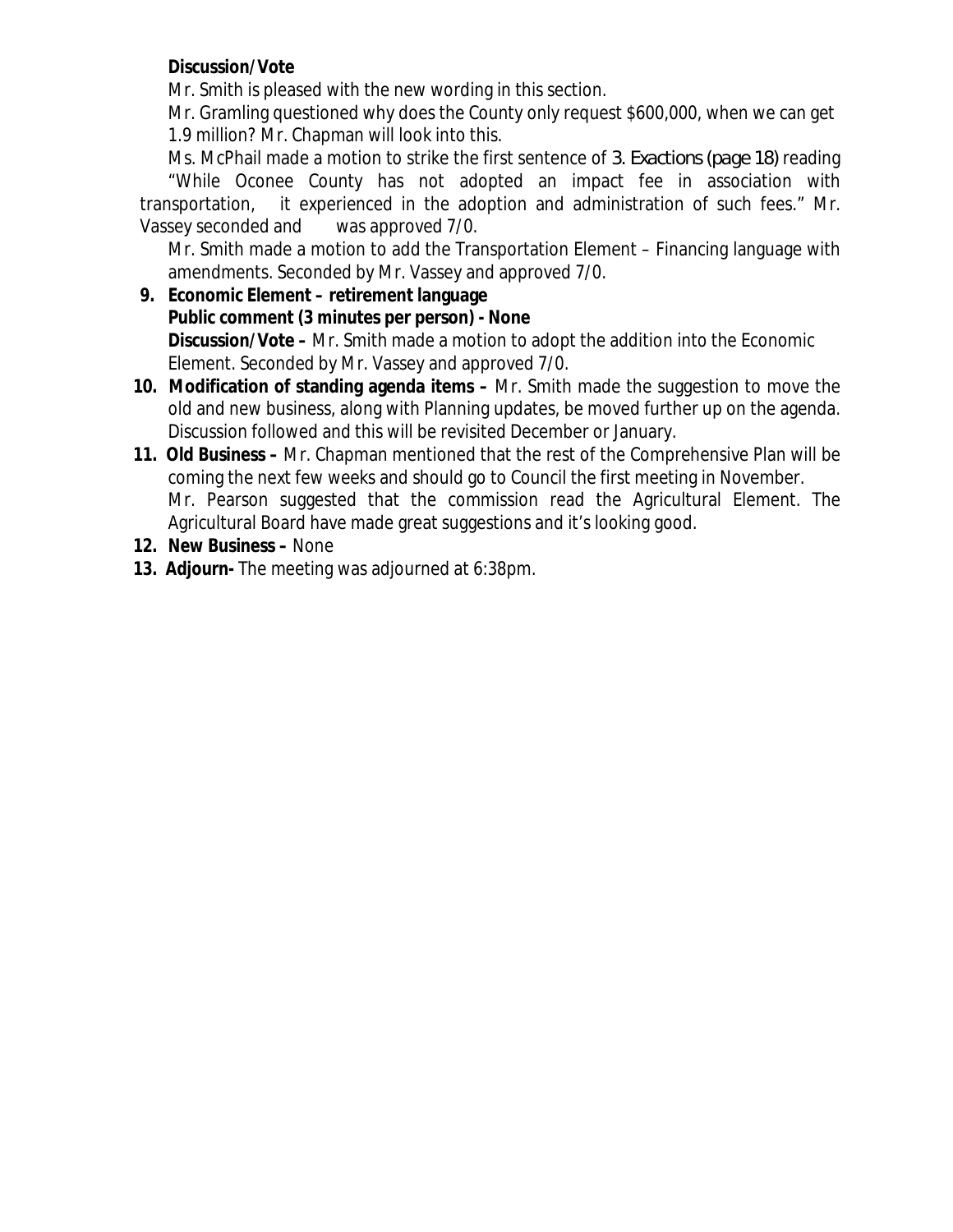Anyone wishing to submit written comments to the Planning Commission can send their comments to the Planning Department by mail or by emailing them to the email address below. Please Note: If you would like to receive a copy of the agenda via email please contact our office, or email us at achapman@oconeesc.com.

415 South Pine Street Walhalla, South Carolina 29691 -Tel: 864-718-1005 -Fax: 864-638-4168 www.oconeesc.com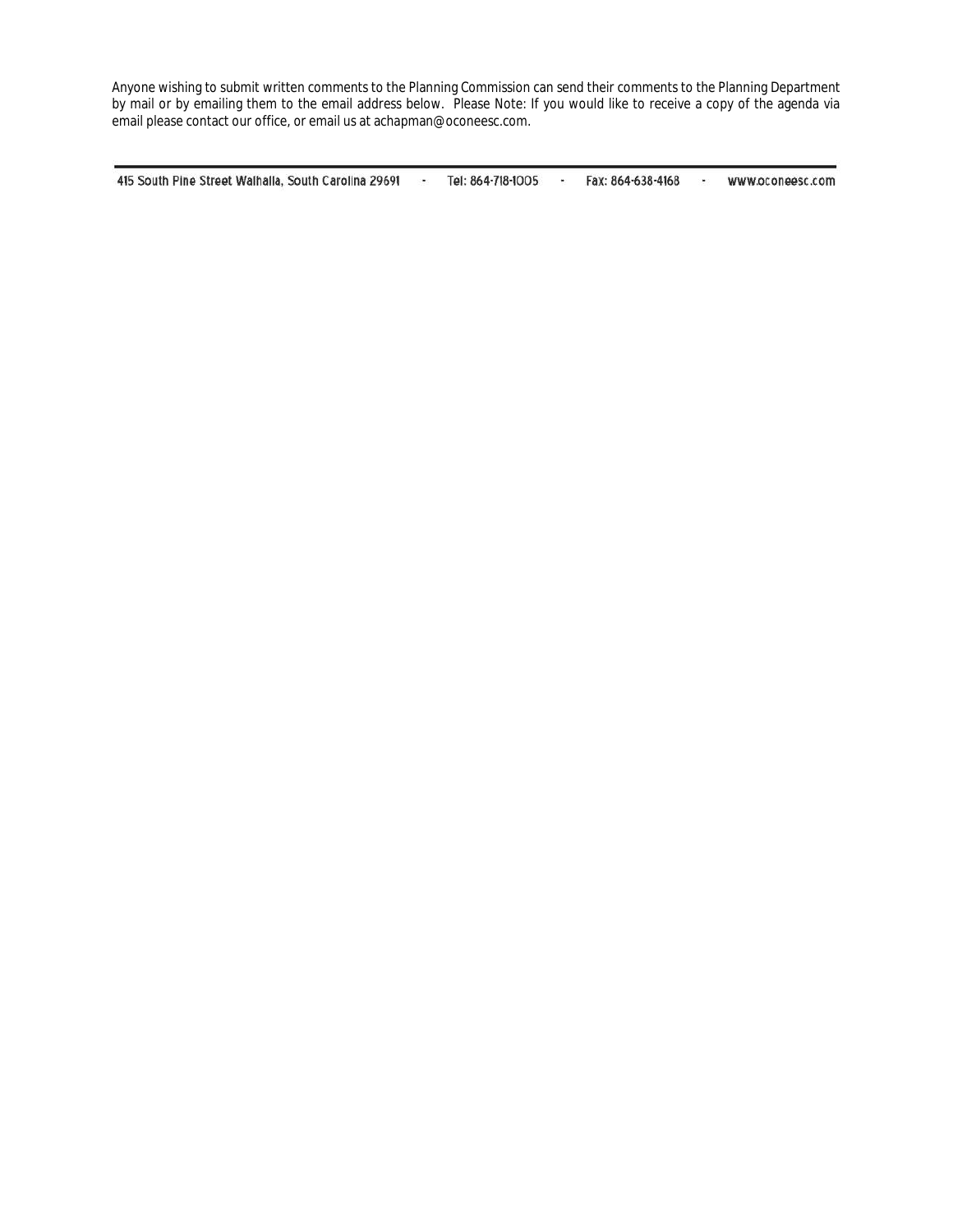that impact the provision of capital facilities and related services for County residents were also consulted and incorporated by reference in the appropriate Comprehensive Plan elements.

## **L. GOALS, OBJECTIVES AND STRATEGIES FOR IMPLEMENTATION**

The goals, objectives and strategies for implementation (GOIS) table summarizes the actions that will be undertaken in the coming decade to achieve to achieve the goals and objectives identified in the Priority Investment Element.

|                                                                                                                                                                                                                        |                 | <b>Time</b><br><b>Frame</b><br>for |  |
|------------------------------------------------------------------------------------------------------------------------------------------------------------------------------------------------------------------------|-----------------|------------------------------------|--|
|                                                                                                                                                                                                                        | Accountable     | Compl                              |  |
| Goals/Objectives/Strategies                                                                                                                                                                                            | <b>Agencies</b> | etion                              |  |
| Goal 10.1. Identify and prioritize long range public infrastructure                                                                                                                                                    |                 |                                    |  |
| and facilities needs.                                                                                                                                                                                                  |                 |                                    |  |
| Objective 10.1.1. Continue to plan for and prioritize public<br>infrastructure and facilities needs.                                                                                                                   |                 |                                    |  |
| Strategy 10.1.1.1. Create and update plans<br>and cost estimates that address specific<br>infrastructure priorities with accurate<br>inventories and analyses of existing county<br>conditions.                        | • Oconee County |                                    |  |
| Strategy 10.1.1.2. Establish programs to<br>review all existing community facilities to<br>determine needed upgrades resulting from<br>both the aging of the facilities and the<br>population growth of Oconee County. | • Oconee County |                                    |  |
| Objective 10.1.2. Continue a comprehensive capital projects<br>planning and implementation process to address future conditions<br>and needs.                                                                          |                 |                                    |  |
| Strategy 10.1.2.1. Encourage development in<br>a way that protects and preserves our natural                                                                                                                           | • Oconee County |                                    |  |

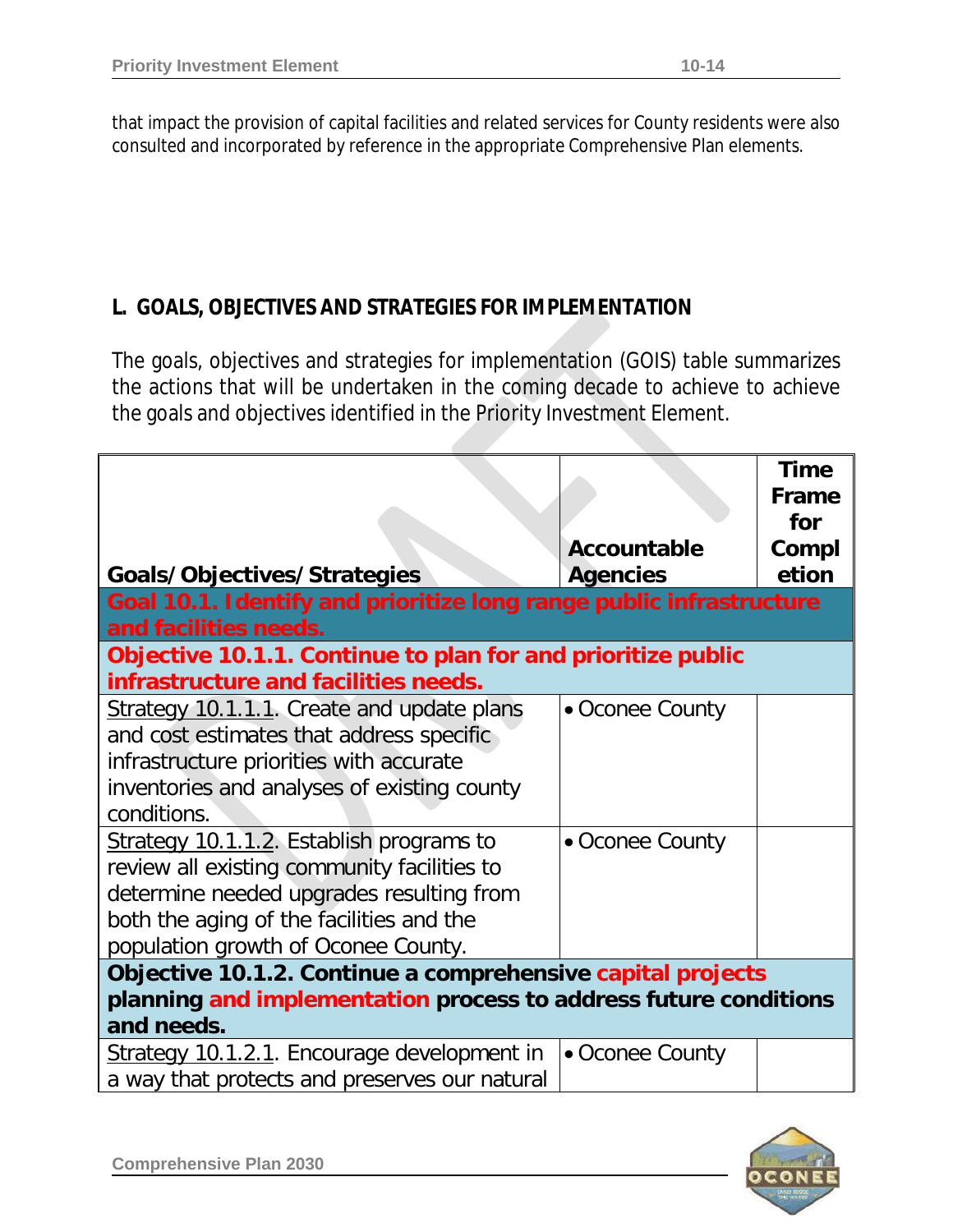| resources.                                                                                                                                                                                                                           |                                                                                                                  |       |
|--------------------------------------------------------------------------------------------------------------------------------------------------------------------------------------------------------------------------------------|------------------------------------------------------------------------------------------------------------------|-------|
| Strategy 10.1.2.2. Manage development in a<br>manner that ensures our natural resources<br>and lifestyle enhance sustainable economic<br>growth and job opportunities.                                                               | • Oconee County                                                                                                  | going |
| Strategy 10.1.2.3. Promote and enhance<br>access to affordable housing through both<br>public and private cooperation.                                                                                                               | • Oconee County<br>• Housing<br><b>Developers</b>                                                                |       |
| Strategy 10.1.2.4. Upgrade solid waste and<br>recycling facilities to improve services and<br>allow for needed upgrades and expansion to<br>provide for anticipated growth.                                                          | • Oconee County                                                                                                  |       |
| Strategy 10.1.2.5. Regularly review public<br>safety needs and enhance facilities as<br>required and needed.                                                                                                                         | • Oconee County                                                                                                  |       |
| Strategy 10.1.2.6. Work to address the age-<br>related challenges and needs that may arise<br>among Oconee County's aging population,<br>particularly focusing on issues not adequately<br>dealt with by state and federal programs. | <b>Aging Services</b><br>$\bullet$<br>• Faith-based<br>Communities<br>• Healthcare<br>Providers<br>Oconee County |       |
| Strategy 10.1.2.7. Upgrade and maintain the<br>County road system in a manner that meets<br>the needs of Oconee County's growing<br>population and provides safe and efficient<br>routes through the County.                         | • Oconee County<br>$\bullet$ SCDOT<br>$\bullet$ ACOG                                                             |       |
| Strategy 10.1.2.8. Continue to evaluate and<br>fund public transportation in urbanizing areas<br>of Oconee County, expanding as needed to<br>provide for ongoing growth and development.                                             | • Oconee County<br>$\bullet$ CatBus<br>$\bullet$ SCDOT<br>$\bullet$ ACOG                                         |       |
| Strategy 10.1.2.9. Expand bicycle and<br>pedestrian routes to allow for greater use of<br>alternative forms of transportation and to<br>promote ecotourism opportunities.                                                            | • Oconee County<br>$\bullet$ SCDOT<br>$\bullet$ ACOG<br>• Municipalities                                         |       |
| Strategy 10.1.2.10. Continue upgrades to the<br>Oconee County Airport in a manner that not<br>only serves existing clientele, but establishes                                                                                        | • Oconee County                                                                                                  |       |

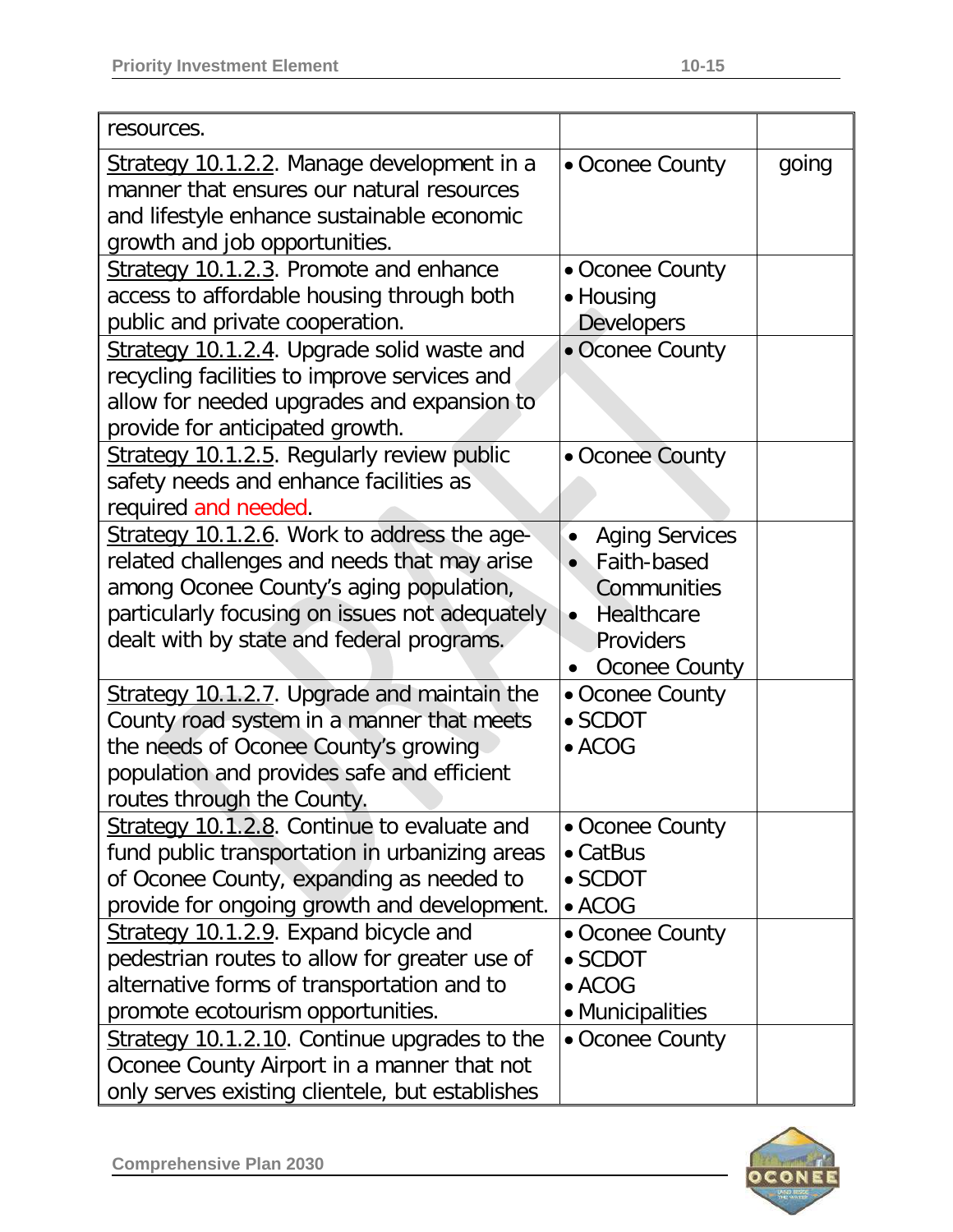| the facility as a premier small airport. |  |
|------------------------------------------|--|
|------------------------------------------|--|

|                                                                                                                                                                                                                                             |                                                                                                                            | <b>Time</b><br>Frame<br>for |
|---------------------------------------------------------------------------------------------------------------------------------------------------------------------------------------------------------------------------------------------|----------------------------------------------------------------------------------------------------------------------------|-----------------------------|
| Goals/Objectives/Strategies                                                                                                                                                                                                                 | Accountable<br><b>Agencies</b>                                                                                             | Compl<br>etion              |
| Strategy 10.1.2.11. Promote County Arts &<br>Historical Commission to facilitate an<br>appreciation for the arts and other cultural<br>facilities in Oconee County.                                                                         | • Oconee County<br>• ACounty Arts 7<br><b>Historical</b><br>Commission<br>• School District of<br><b>Oconee County</b>     |                             |
| <b>Strategy 10.1.2.12. Conserve and protect</b><br>features of significant local, regional, and<br>national interest, such as scenic highways,<br>state parks, historic sites, and expand efforts<br>to promote these features for tourism. | • Oconee County<br>$\bullet$ SCPRT<br>$\bullet$ SCDOT<br>• Historic<br>Preservation<br>Organizations                       |                             |
| Strategy 10.1.2.13. Maintain and update the<br>County's geographic information system (GIS)<br>and related data.                                                                                                                            | • Oconee County                                                                                                            |                             |
| Objective 10.1.3. Support adjacent jurisdictions and relevant<br>agencies in planning for future public infrastructure and facilities<br>needs.                                                                                             |                                                                                                                            |                             |
| Strategy 10.1.3.1. Support and participate in<br>the efforts of Oconee County municipalities in<br>planning for future public infrastructure and<br>facilities needs                                                                        | • Oconee County<br>• Municipalities                                                                                        |                             |
| Strategy 10.1.3.2. Support and participate in<br>the efforts of adjacent and relevant<br>jurisdictions in planning for future public<br>infrastructure and facilities needs.                                                                | • Oconee County<br>• Neighboring<br><b>Counties and</b><br><b>Municipalities</b><br>• State and Federal<br><b>Agencies</b> |                             |

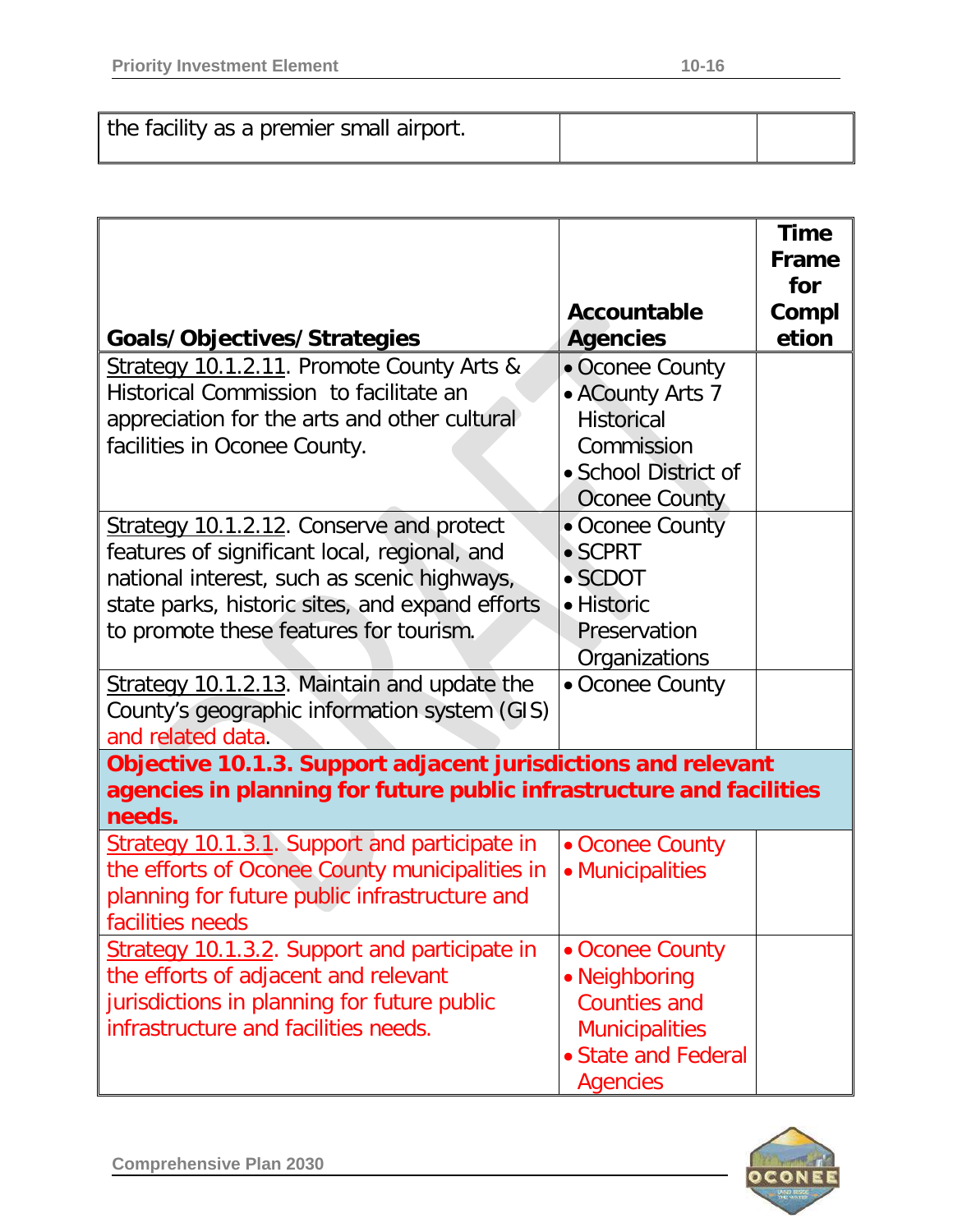|                                                                                                                                                                              | $\bullet$ ACOG                                                                                                                                                                                                     |                                                      |
|------------------------------------------------------------------------------------------------------------------------------------------------------------------------------|--------------------------------------------------------------------------------------------------------------------------------------------------------------------------------------------------------------------|------------------------------------------------------|
| Goals/Objectives/Strategies                                                                                                                                                  | Accountable<br><b>Agencies</b>                                                                                                                                                                                     | <b>Time</b><br><b>Frame</b><br>for<br>Compl<br>etion |
| Strategy 10.1.3.3. Support and participate in<br>the efforts of relevant agencies in planning<br>for future public infrastructure and facilities<br>needs.                   | • Oconee County<br>• School District of<br><b>Oconee County</b><br>$\bullet$ TCTC<br>• Cultural<br>Organizations<br>• Utilities<br>• Aging and Social<br><b>Services</b><br>providers<br>• Healthcare<br>providers | $On-$<br>going                                       |
| Goal 10.2. Pursue funding and partnerships to support identified<br>public infrastructure needs.                                                                             |                                                                                                                                                                                                                    |                                                      |
| Objective 10.2.1. Explore and evaluate alternative methods of<br>obtaining revenue and grant monies to fund capital improvement<br>and new infrastructure.                   |                                                                                                                                                                                                                    |                                                      |
| Strategy 10.2.1.1. Identify and work to<br>establish alternative revenue sources such as<br>special tax districts and the local option sales<br>tax.                         | • Oconee County                                                                                                                                                                                                    |                                                      |
| Strategy 10.2.1.2. Broaden utilization of<br>grants to assist with capital projects and<br>leverage existing resources to provide<br>matching funds for grant opportunities. | • Oconee County                                                                                                                                                                                                    |                                                      |
| Strategy 10.2.1.3. Explore and pursue other<br>revenue sources such as user-based fees,<br>special assesments, and other sources to help<br>fund infrastructure.             | • Oconee County                                                                                                                                                                                                    |                                                      |

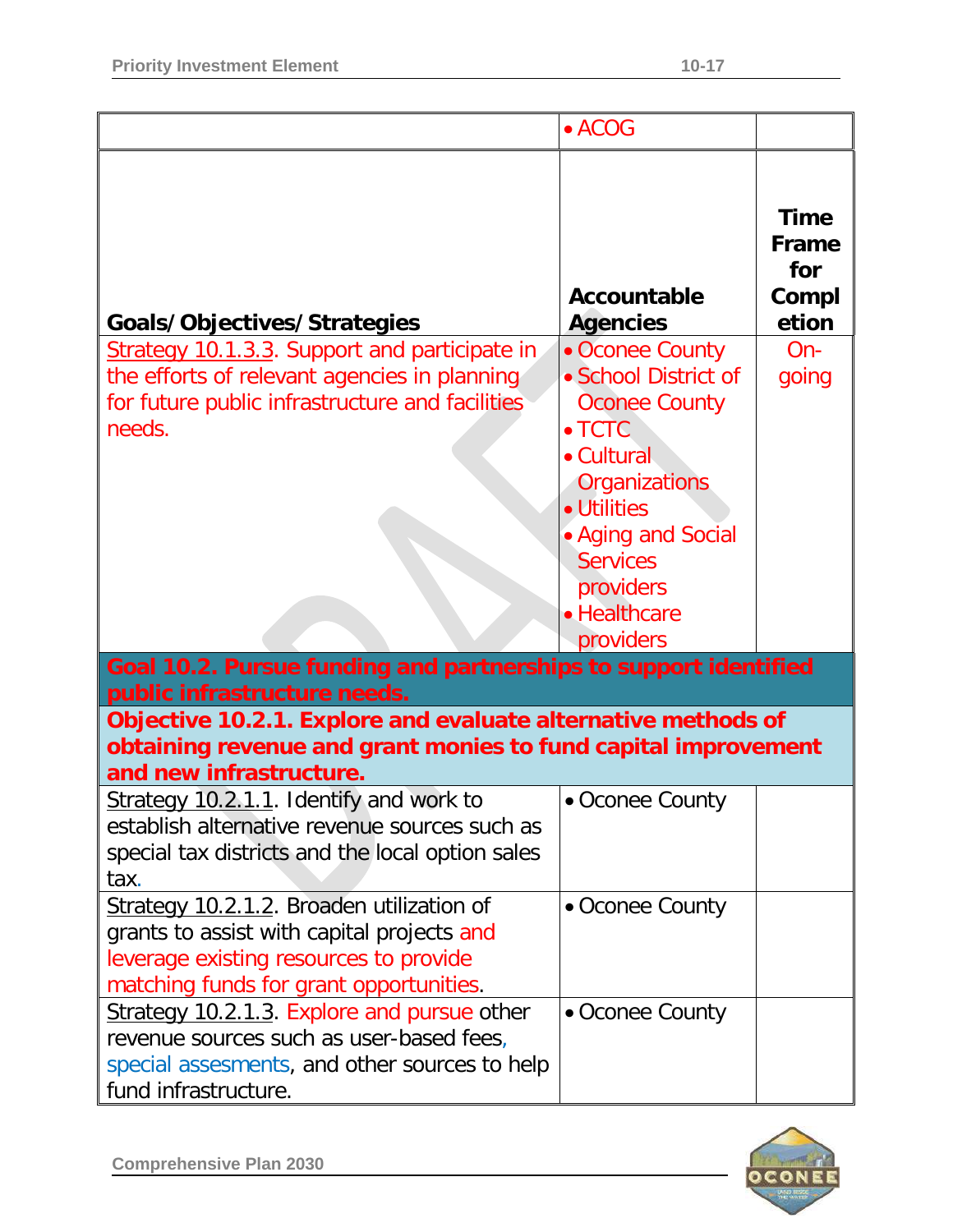| Strategy 10.2.1.4. Work with state and<br>federal leaders to change formulas for state<br>and federal funding that rely on Census<br>figures that fail to account for the large                                                                                                                  | • Oconee County                                                                                                    |
|--------------------------------------------------------------------------------------------------------------------------------------------------------------------------------------------------------------------------------------------------------------------------------------------------|--------------------------------------------------------------------------------------------------------------------|
| percentage of non-resident property owners.<br>Strategy 10.2.1.5. Encourage and seek<br>partnership opportunities to eliminate<br>unnecessary redundancies, strengthen<br>funding proposals, and establish<br>public/private partnerships to meet public<br>infrastructure and facilities needs. | • Oconee County<br>• Municipalities<br>• Adjacent/Relevan<br>t Jurisdictions<br>and Agencies<br>· Private Industry |
| Goal 10.3. Coordinate with adjacent jurisdictions and relevant<br>agencies in planning for capital improvements.                                                                                                                                                                                 |                                                                                                                    |
| Objective 10.3.1. Notify and coordinate with adjacent and relevant<br>jurisdictions and agencies when recommending projects for the<br>expenditure of funds for public infrastructure and facilities.                                                                                            |                                                                                                                    |
| Strategy 10.3.1.1. Improve communication<br>and cooperation between the County and<br>municipalities, state and federal agencies, and<br>other public and private entities.                                                                                                                      | • Oconee County                                                                                                    |
| <b>Strategy 10.3.1.2 Consider relevant existing</b><br>plans from adjacent jurisdictions and relevant<br>agencies when recommending public                                                                                                                                                       | • Oconee County                                                                                                    |

## *Note: GOIS are coded for ease of review*

- *Black text is directly from the current comprehensive plan*
- *Blue text was developed per input from focus group meetings*
- *Red text was developed by consultants to address issues in background data*
- *Green text added per the Planning Commission*
- *Time frames in yellow cells should be added by staff and PC*

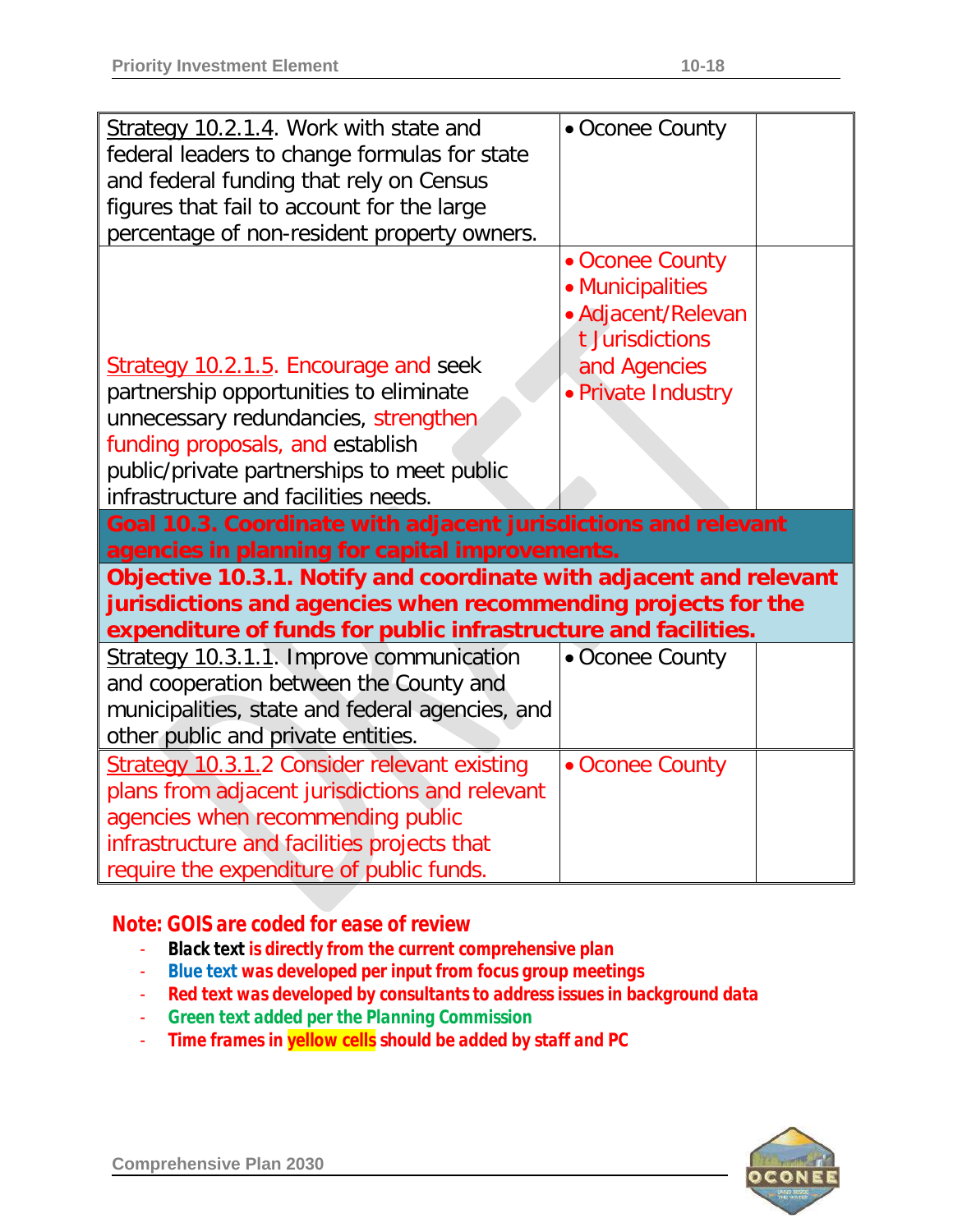The *South Carolina Priority Investment Act* (PIA) was signed into law in 2007. The PIA amends *Title 6*, *Chapter 29* of the *South Carolina Code of Laws*, also known as the *South Carolina Local Government Comprehensive Planning Enabling Act of 1994*. The legislation introduced the two new elements of *Transportation* and *Priority Investment* to the comprehensive planning process. The Priority Investment Element is intended to facilitate the coordination of major capital improvements and provide direction for implementing recommended strategies of other Plan elements that call for capital improvements. The Priority Investment Element encourages local governments to examine future capital improvement needs, as well as identify planned funding sources for these improvements in the coming decade.

In addition to encouraging local governments to plan for long-term capital improvement needs and financing, the Priority Investment Element encourages stronger intergovernmental planning and coordination. Specifically, the legislation calls for comprehensive plans to include: "*a priority investment element that analyzes the likely federal, state, and local funds available for public infrastructure and facilities during the next ten years, and recommends the projects for expenditure of those funds during the next ten years for needed public infrastructure and facilities such as water, sewer, roads, and schools. The recommendation of those projects for public expenditure must be done through coordination with adjacent and relevant jurisdictions and agencies*."

### **A. INTERGOVERNMENTAL COORDINATION**

While many of the public facilities , such as parks and governmental buildings in Oconee County are owned and maintained by the County, many others are owned and maintained by entities such as the State of South Carolina, the School District of Oconee County, Tri-County Technical College, private utility providers, and the municipalities of Seneca, Walhalla, Westminster, Salem, and West Union. Many improvements to facilities throughout the County have been and will continue to be accomplished through coordination and cooperation with multiple public and private entities. Regional solutions to needs shared by more than one jurisdiction or organization can result in greater efficiency and less cost to taxpayers. Regional cooperation should be encouraged in setting priorities, identifying shared needs, and finding collaborative solutions, particularly where it is critical to the success of an initiative, such as the development of a safe and efficient transportation network.

The *South Carolina Priority Investment Act* requires that the recommendation of capital improvement projects requiring public expenditure be done through "*coordination with adjacent and relevant jurisdictions and agencies*." The Act defines adjacent and relevant jurisdictions and agencies as "*those counties, municipalities, public service districts, school districts, public and private utilities, transportation agencies, and other public entities that are affected by or have planning authority over the public project*." Adjacent and relevant jurisdictions and agencies identified as providing public facilities or related services within Oconee County are listed in Table 10-1.

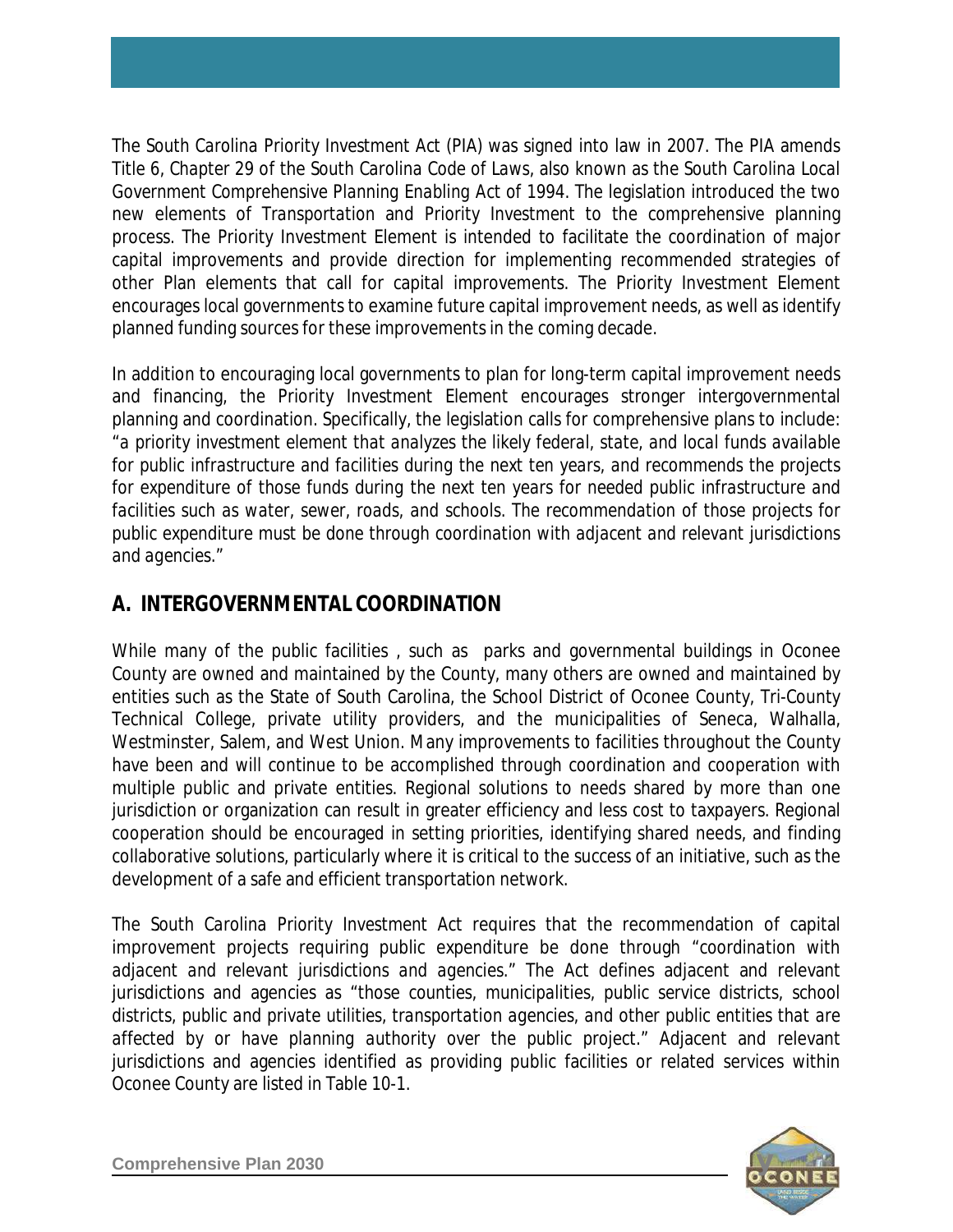| Jurisdiction/Agency                            | <b>Capital Improvement/Public Facilities/Services</b>                                    |
|------------------------------------------------|------------------------------------------------------------------------------------------|
| Municipalities and Adjacent Jurisdictions      |                                                                                          |
| Town of Salem                                  | County municipality<br>$\blacksquare$                                                    |
|                                                | Provider of water service, law enforcement, fire service                                 |
| City of Seneca                                 | County municipality<br>٠                                                                 |
|                                                | <b>Water Treatment Plant</b><br>п                                                        |
|                                                | Provider of water and electric service; law enforcement; fire service;<br>$\blacksquare$ |
|                                                | garbage and recycling pick up                                                            |
|                                                | Provider/manager of City parks and recreation facilities<br>п                            |
| City of Walhalla                               | County municipality<br>٠                                                                 |
|                                                | <b>Water Treatment Plant</b><br>$\blacksquare$                                           |
|                                                | Provider of water service, law enforcement, fire service; garbage and                    |
|                                                | recycling pick up                                                                        |
|                                                | Provider/manager of City parks and recreation facilities<br>п                            |
| City of Westminster                            | • County municipality                                                                    |
|                                                | Provider of water, and electric service; law enforcement; fire service;<br>٠             |
|                                                | garbage and recycling pick up                                                            |
|                                                | Provider/manager of City parks and recreation facilities<br>٠                            |
| <b>Town of West Union</b>                      | • County municipality                                                                    |
|                                                | Provider law enforcement                                                                 |
|                                                | Provider/manager of City parks and recreation facilities<br>п                            |
| Neighboring                                    | City of Clemson (provider of water in small area of County)<br>$\blacksquare$            |
| Municipalities                                 | City of Anderson                                                                         |
| Neighboring                                    | - Anderson County, SC                                                                    |
| Counties (SC)                                  | Pickens County, SC<br>п                                                                  |
| Neighboring                                    | • Macon County, NC                                                                       |
| Counties (NC)                                  | Jackson County, NC<br>٠                                                                  |
|                                                | - Transylvania County, NC                                                                |
| Neighboring                                    | Franklin County, GA<br>в                                                                 |
| Counties (GA)                                  | Habersham County, GA<br>$\blacksquare$                                                   |
|                                                | Hart County, GA<br>Е                                                                     |
|                                                | Rabun County, GA                                                                         |
|                                                | Stephens County, GA                                                                      |
| <b>Relevant Government and Public Agencies</b> |                                                                                          |
| State of South                                 | S.C. Department of Natural Resources (SCDNR) - owns and manages much                     |
| Carolina                                       | of the Jocassee Gorges, manages Heritage Trust Program, assists U.S.                     |
|                                                | Forest Service in management of Sumter National Forest                                   |
|                                                | S.C. Department of Transportation (SCDOT) - statewide transportation                     |
|                                                | planning; road maintenance and improvements for state roads and U.S.                     |
|                                                | highways; distributes C funds                                                            |
|                                                | S.C. Department of Parks, Recreation and Tourism (SCPRT) – manages                       |
|                                                | state parks in County                                                                    |
|                                                | • S.C. Department of Health and Environmental Control (SCDHEC) - public                  |
|                                                | health, septic tank permitting, water/air quality permitting and                         |
|                                                | management                                                                               |

**Table 10-1. Adjacent and Relevant Jurisdictions and Agencies in Oconee County**

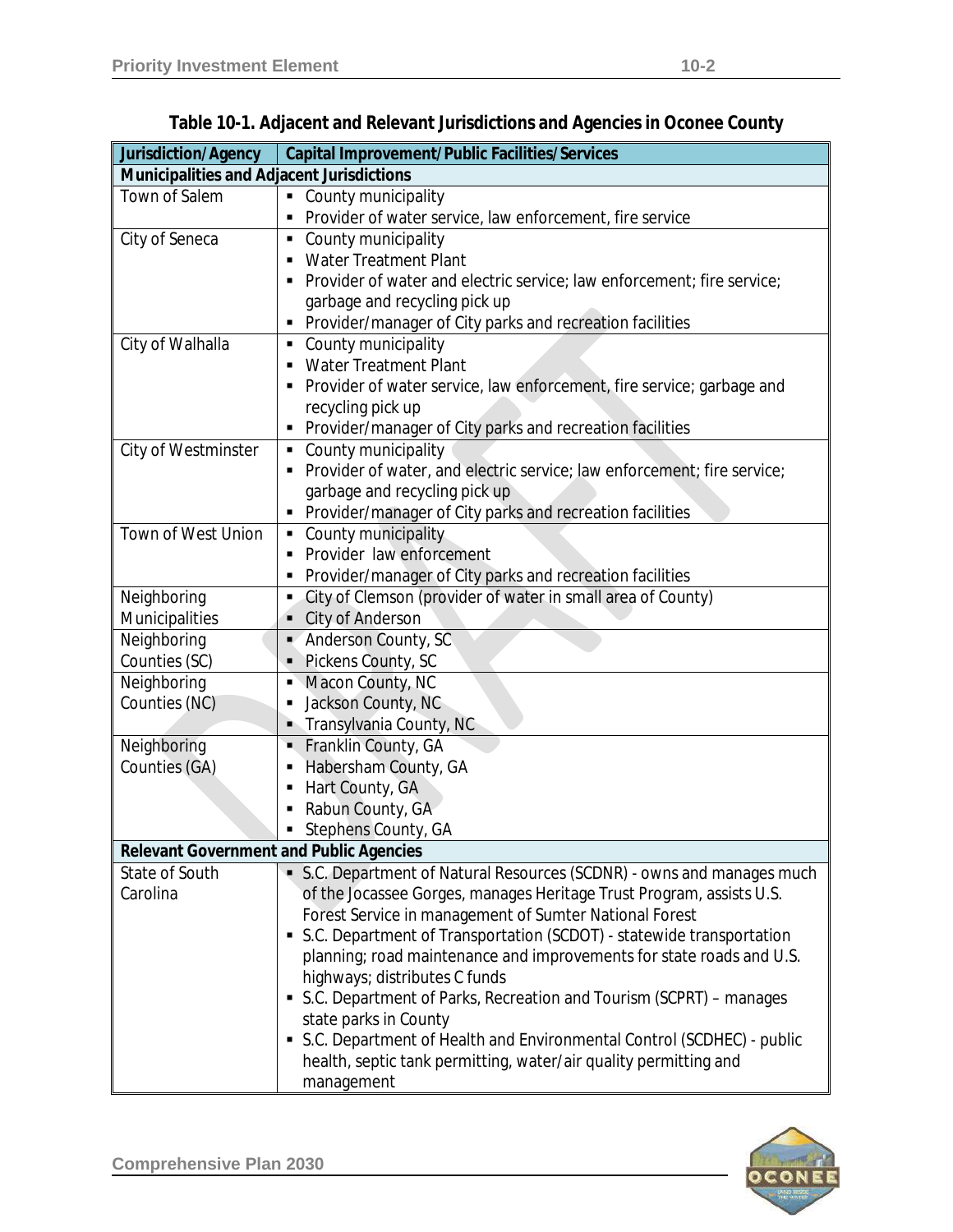| Jurisdiction/Agency                              | Capital Improvement/Public Facilities/Services                                                                                                                                                                                                               |
|--------------------------------------------------|--------------------------------------------------------------------------------------------------------------------------------------------------------------------------------------------------------------------------------------------------------------|
| <b>Relevant Government and Public Agencies</b>   |                                                                                                                                                                                                                                                              |
| Appalachian Council of<br>Governments            | Transportation planning<br>$\blacksquare$<br>Environmental planning, including Water Quality Management Plan<br>Economic development and workforce planning<br>• Hazard mitigation planning<br>Aging support programs<br>• Other Local government assistance |
| Keowee Fire Special                              | Special tax district for the provision of fire service for 30-square mile<br>$\blacksquare$                                                                                                                                                                  |
| <b>Tax District</b>                              | area on/near Lake Keowee, including the Oconee Nuclear Station                                                                                                                                                                                               |
| Oconee County Public<br>Library                  | Library system for the County with branches in Walhalla, Westminster,<br>$\blacksquare$<br>Salem, sand Seneca                                                                                                                                                |
| Oconee Economic<br>Alliance                      | Recruitment of capital investment and job creation in Oconee County<br>Development and marketing of industrial parks<br>Industrial retention program                                                                                                         |
| <b>Tri-County Technical</b><br>College           | Oconee County higher education campus of the S.C. Technical College<br>$\blacksquare$<br>System                                                                                                                                                              |
| School District of                               | PreK-12 Public Schools                                                                                                                                                                                                                                       |
| Oconee County                                    | <b>Adult Education</b><br>٠                                                                                                                                                                                                                                  |
|                                                  | Career and vocational education                                                                                                                                                                                                                              |
| U.S. Army Corps of                               | Management of Lake Hartwell and associated facilities, including                                                                                                                                                                                             |
| Engineers                                        | shoreline management and four parks in Oconee County.                                                                                                                                                                                                        |
| <b>USDA Forest Service</b>                       | Management of the Sumter National Forest and associated facilities<br>$\blacksquare$<br>and much of the area surrounding the Chattooga River                                                                                                                 |
| <b>Other Relevant Organizations and Agencies</b> |                                                                                                                                                                                                                                                              |
| <b>Blue Ridge Electric</b>                       | Provider of electric service<br>×,                                                                                                                                                                                                                           |
| Cooperative                                      |                                                                                                                                                                                                                                                              |
| <b>Clemson Area Transit</b>                      | Public transit provider<br>٠                                                                                                                                                                                                                                 |
| Duke Energy                                      | Provider of electric service - Oconee Nuclear Station, Keowee Hydro                                                                                                                                                                                          |
|                                                  | Station, Jocassee and Bad Creek Generating Stations                                                                                                                                                                                                          |
|                                                  | Management of Lake Keowee and Lake Jocassee and associated                                                                                                                                                                                                   |
|                                                  | facilities, including shoreline management                                                                                                                                                                                                                   |
| <b>Foothills YMCA</b>                            | Nonprofit provider of recreation facilities and programs<br>$\blacksquare$                                                                                                                                                                                   |
| Oconee Joint Regional                            | • Wastewater treatment plant, provider of sewer service                                                                                                                                                                                                      |
| Sewer Authority                                  | Municipalities are members of this authority.                                                                                                                                                                                                                |
| Oconee Memorial<br>Hospital (Prisma              | Hospital, provides EMS services<br>$\blacksquare$                                                                                                                                                                                                            |
| Health Upstate)                                  |                                                                                                                                                                                                                                                              |
| Pioneer Rural Water                              | Non-profit provider of water service                                                                                                                                                                                                                         |
| Rosa Clark Free                                  | Provider of affordable healthcare services for those in need of                                                                                                                                                                                              |
| <b>Medical Clinic</b><br>Senior Solutions        | assistance<br>• Provider of senior services in Oconee County, including transportation                                                                                                                                                                       |
|                                                  |                                                                                                                                                                                                                                                              |

**Table 10-1. Adjacent and Relevant Jurisdictions and Agencies,** *Continued*

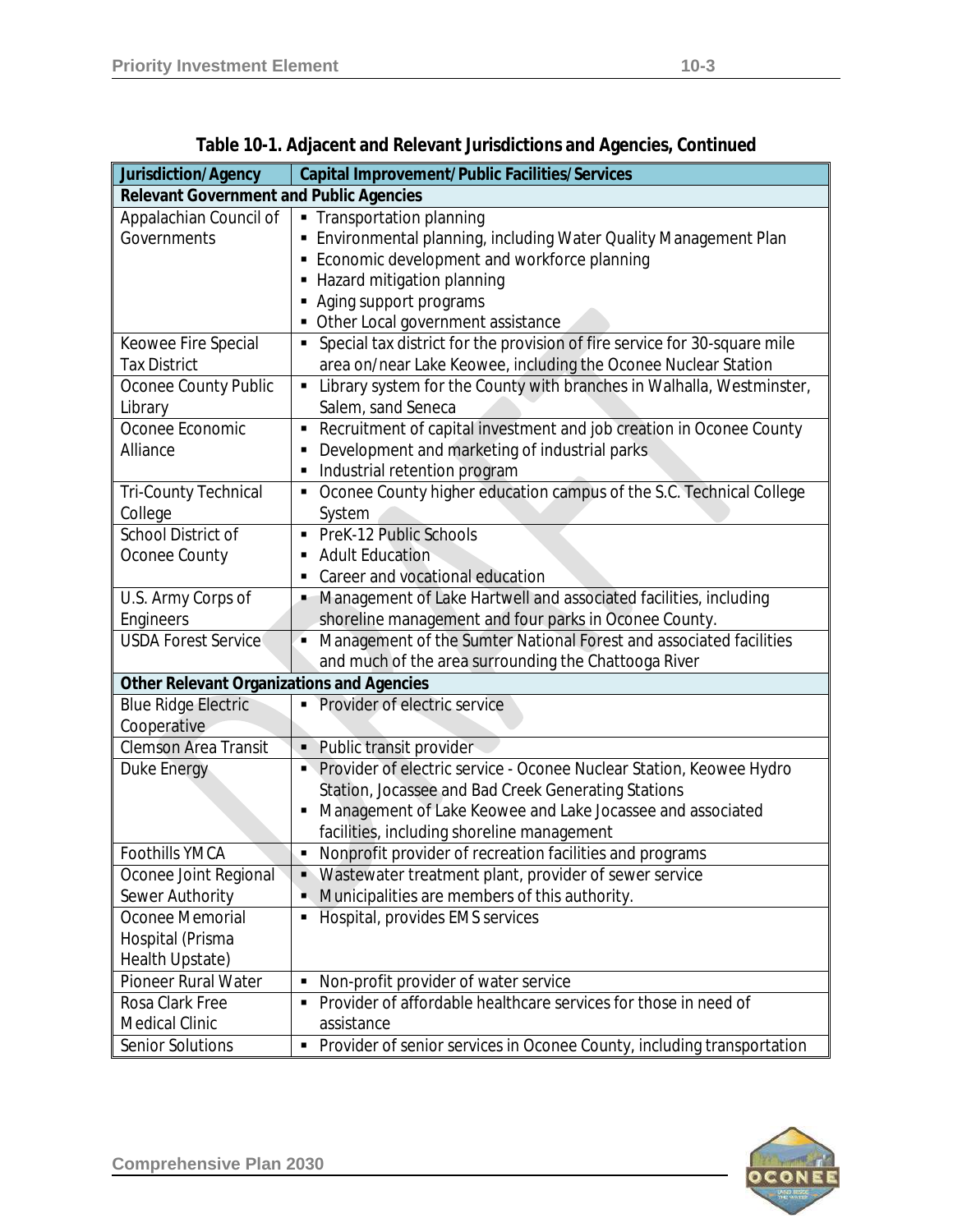### **B. FUTURE CAPITAL IMPROVEMENT NEEDS AND FUNDING SOURCES**

A number of public infrastructure and facilities needs have been identified for Oconee County for the coming decade through the development of the required elements of the Comprehensive Plan, as well as previously developed plans and studies. These capital improvements include those that will be funded and accomplished by the County or its municipalities, as well as projects that will be funded and accomplished by other entities such as the Appalachian Regional Council of Governments, the School District of Oconee County, and local utility providers. Oconee County must continue to explore new partnerships and funding sources to meet capital needs, while ensuring that the most critical needs are met.

The top public infrastructure and capital investment priorities for Oconee County in the coming decade include:

- 1. Provide quality public services, facilities, and infrastructure to accommodate the current and future needs of current and future residents, businesses, and visitors, to ensure health and safety and meet applicable local, federal, and state requirements.
- 2. Provide a modern, functional, and multi-modal transportation system to reduce traffic congestion and provide affordable transport for all citizens, particularly the work force.
- 3. Preserve, protect, and enhance the County's natural, cultural, recreational, agricultural, and historic resources.
- 4. Study and address the land use, transportation, and development issues related to fast growing and changing areas of the County.
- 5. Provide, maintain, and improve public recreation facilities to accommodate the current and future needs of County residents and visitors of all ages.
- 6. Provide the facilities, infrastructure, workforce, and support needed to attract and retain quality industrial and commercial development and diversify the County's employment and tax base.
- 7. Provide, maintain, and improve public education facilities to accommodate the current and future lifelong learning needs of County residents of all ages.

Anticipated funding from federal, state, and local sources for public infrastructure and facilities during the next ten years is outlined in Table 10-2 and is based on recent funding levels.

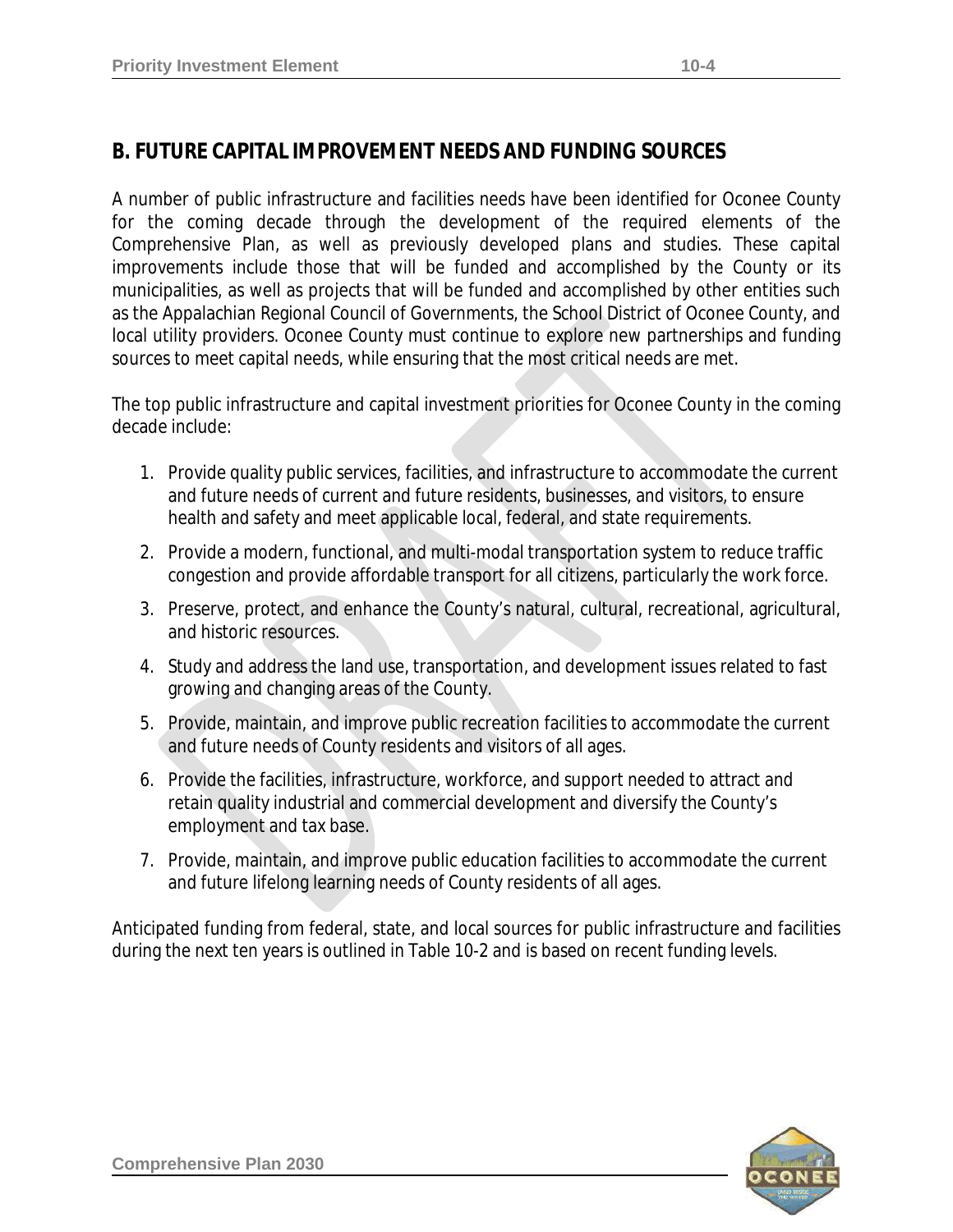|                                                                                  |                                                                                                                                                                                                                                                                                                                                                                                                                                                                    | <b>Priorities</b> | <b>Anticipated Annual</b>                                                                                          |
|----------------------------------------------------------------------------------|--------------------------------------------------------------------------------------------------------------------------------------------------------------------------------------------------------------------------------------------------------------------------------------------------------------------------------------------------------------------------------------------------------------------------------------------------------------------|-------------------|--------------------------------------------------------------------------------------------------------------------|
| <b>Funding Source</b>                                                            | <b>Description</b>                                                                                                                                                                                                                                                                                                                                                                                                                                                 | <b>Addressed</b>  | Funding*                                                                                                           |
| Oconee County<br><b>General Fund</b>                                             | Annually appropriated operating fund used to<br>account for all financial sources and uses<br>except those required to be accounted for in<br>another fund. Funded activities constitute the<br>core and administrative tasks of the County.                                                                                                                                                                                                                       | 1, 3, 4, 5        | $$29,306,258$ <sup>1</sup>                                                                                         |
| Oconee County<br>Economic<br>Alliance<br>Development<br>Capital Projects<br>Fund | Supports the future economic vision of the<br>county, utilizing millage and amplifying private,<br>federal, local, and nonprofit resources.                                                                                                                                                                                                                                                                                                                        | 6                 | $$1,096,728$ <sup>1</sup>                                                                                          |
| Oconee County<br>Special Revenue<br>Funds                                        | Proceeds of specific revenue sources that are<br>legally restricted for specified purposes;<br>Includes special revenue funding for Tri-<br>County Technical College (\$1,670,000) and<br>Road Maintenance (\$1,171,920). State and<br>local accommodations tax revenue is restricted<br>to expenditures that attract tourism.                                                                                                                                     | 1, 2, 6, 7        | $$6,161,587$ <sup>1</sup>                                                                                          |
| Oconee County<br>Capital Projects<br>Funds                                       | Financial resources to be used for the<br>acquisition or construction of major capital<br>facilities. Includes Economic Development<br>Capital Projects Fund (\$769,000) and the<br>Bridge and Culvert Fund (\$530,000) for<br>replacement and repair of bridges and large<br>culverts on County-owned roads.                                                                                                                                                      | 1, 2, 6           | $$1,299,000$ <sup>1</sup>                                                                                          |
| C-Funds                                                                          | Funds derived from a State user tax on<br>gasoline sales and allocated to each county;<br>Local funds allocated by County Transportation<br>Committee for improvements to state and<br>local roads and bridges, resurfacing, and other<br>eligible transportation projects. Oconee<br>County and the five municipalties request<br>funding as needed based on the annual<br>allocation amount. Requested funds are<br>placed in the County's Special Revenue Fund. | $\overline{2}$    | $$1,951,600^2$<br>(allocation, available on an as<br>needed basis)                                                 |
| <b>U.S Forest</b><br>Service, National<br>Forestry Title I                       | Grant funding provided by the USFS to<br>counties with National Forest lands for<br>transportation improvements.                                                                                                                                                                                                                                                                                                                                                   | $\overline{2}$    | $$220,000$ <sup>1</sup>                                                                                            |
| <b>ACOG</b><br>Rural<br>Transportation<br>Improvement<br>Program                 | Transportation improvement program that<br>includes capital transportation projects for<br>federally funded transportation facilities and<br>transit projects.                                                                                                                                                                                                                                                                                                     | 1, 2              | \$7.579 million in annual<br>Guideshare funding for<br>FY 2017-2022 for the<br>Appalachian COG region <sup>3</sup> |
| SCDOT<br>Transportation<br>Alternatives                                          | State funds allocated for non-traditional<br>transportation related activities such as bicycle<br>and pedestrian facilities and pedestrian                                                                                                                                                                                                                                                                                                                         | 1, 2              | FY 2018-2019: \$1.83 million<br>for areas with population ><br>5,000; \$2.6 million for areas                      |

|  | <b>Table 10-2. Anticipated Annual Funding Sources</b> |  |
|--|-------------------------------------------------------|--|
|--|-------------------------------------------------------|--|

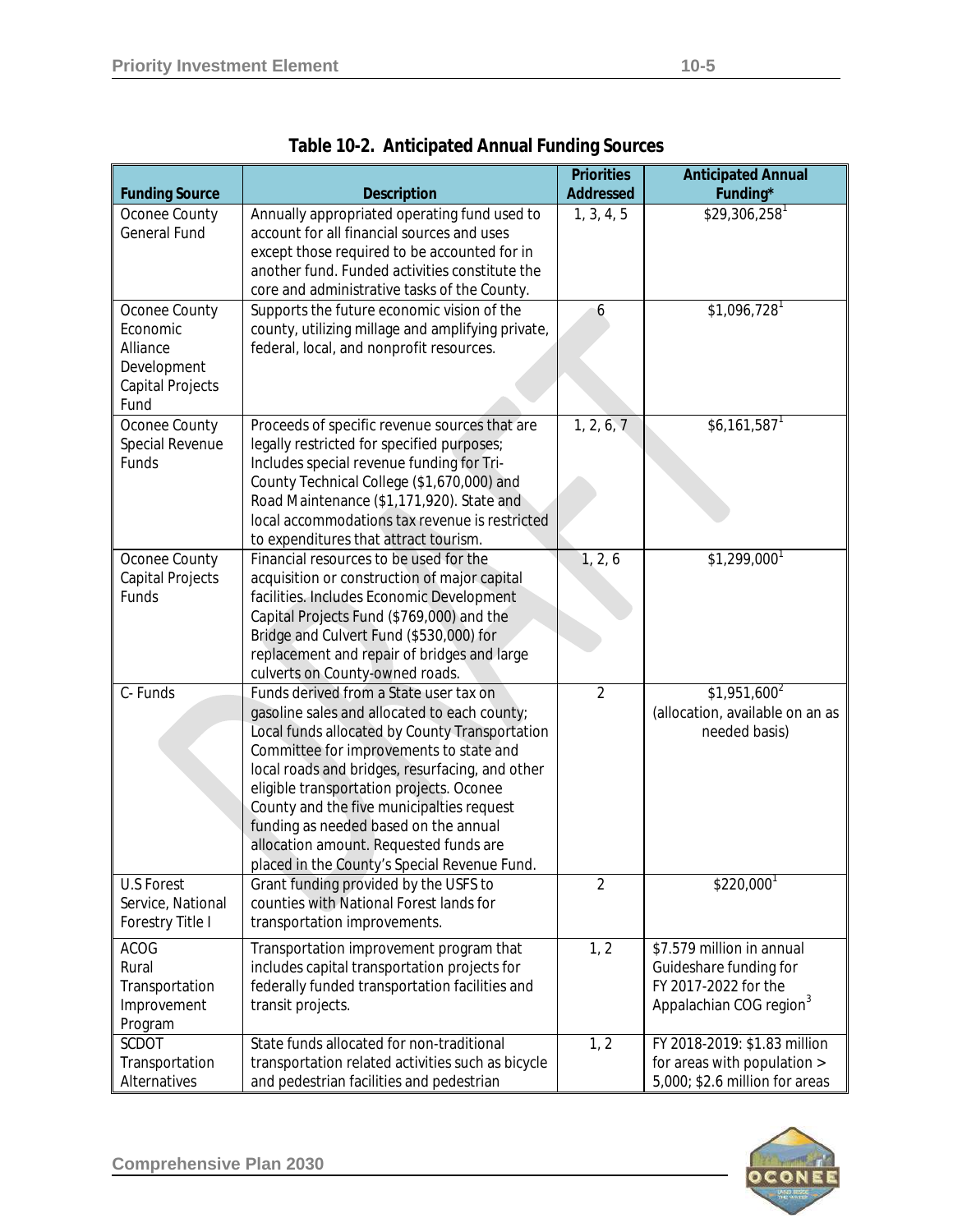| ıaram<br>oar | scaping<br>---<br>--<br>``<br>. | 000″.<br>ppulation<br>non<br>WI1<br>. . |
|--------------|---------------------------------|-----------------------------------------|

### **Table 10-2. Anticipated Annual Funding Sources**

|                       |                                                 | <b>Priorities</b> | <b>Anticipated Annual</b>    |
|-----------------------|-------------------------------------------------|-------------------|------------------------------|
| <b>Funding Source</b> | <b>Description</b>                              | <b>Addressed</b>  | Funding*                     |
| Grants                | Grants are available from a number of public    |                   | Vary depending on the grant  |
|                       | and private sources for a wide range of capital |                   | source, type of project, and |
|                       | projects. Projects must meet eligibility        |                   | requirements; most require   |
|                       | requirements and are typically competitive.     |                   | matching local funds         |

\* Anticipated funding based on recent funding levels

*Sources: 1 Oconee County, SC 2018-2019 Budget Document; 2 SCDOT, S.C. Secondary "C" Program Apportionment of Funds for FY 2018-19; <sup>3</sup> ACOG, 2017-2022 Rural Transportation Improvement Plan, June 2016; <sup>4</sup> SCDOT, SC Transportation Alternatives Program, June 2019*

## **C. OCONEE COUNTY FACILITIES**

Capital improvements are defined as major expenditures for construction of facilities, highways, parks, land acquisition, and related needs. For the purposes of the Comprehensive Plan, capital improvements focus on areas that apply more directly to land use, including paving, building, and land expenditures. The *2018-2019 Five Year Capital Plan for Oconee County* provides short and long-term capital expenditure goals (Table 10-4). Updated annually and included in the annual budget presented to County Council, the Plan provides a blueprint for future economic, land use, and infrastructure development and redevelopment. It is intended to assist in "implementing policies and programs that accomplish the ideals set out in the County's mission and vision statements in a manner that ensures financial sustainability over the long term."

| <b>Project Name</b>                | Department/Description                  | Funding Source/Year/Priority #    |
|------------------------------------|-----------------------------------------|-----------------------------------|
| <b>Facilities</b>                  |                                         | \$1,345,000                       |
| <b>Restroom Renovation</b>         | <b>PRT</b> – Renovate restrooms for ADA | Dept. Budget                      |
| Chau Ram                           | compliance                              | FY 2019 - \$285,000               |
| <b>High Falls</b>                  |                                         | FY 2019 - \$275,000               |
| Airport - FAA Guidance             | Airport – purchase property to reduce   | <b>Other Funding Source</b>       |
|                                    | hazard, comply with FAA guidelines,     | FY 2021 - \$285,000               |
|                                    | use for additional hangars              |                                   |
| Westminster Magistrate             | Magistrate - rebuild or renovate        | <b>Bond</b>                       |
|                                    | magistrate building                     | FY 2020 - \$750,000               |
| <b>Transportation Improvements</b> |                                         | \$8,575,000                       |
| Culverts                           | Roads and Bridges - replacement with    | See page 10-5 for funding sources |
| Jess Crenshaw Road                 | larger culvert                          | FY 2019 - \$75,000 priority #1    |
| Avondale Drive                     |                                         | FY 2020 - \$350,000 priority #2   |
| <b>Stribling Shoals Road</b>       |                                         | FY 2021 - \$450,000 priority #4   |
| Amanda Way                         |                                         | FY 2022 - \$250,000 priority #5   |
|                                    |                                         |                                   |
|                                    |                                         |                                   |

**Table 10-4. 2018-2019 Oconee County Five Year Capital Plan Projects** 

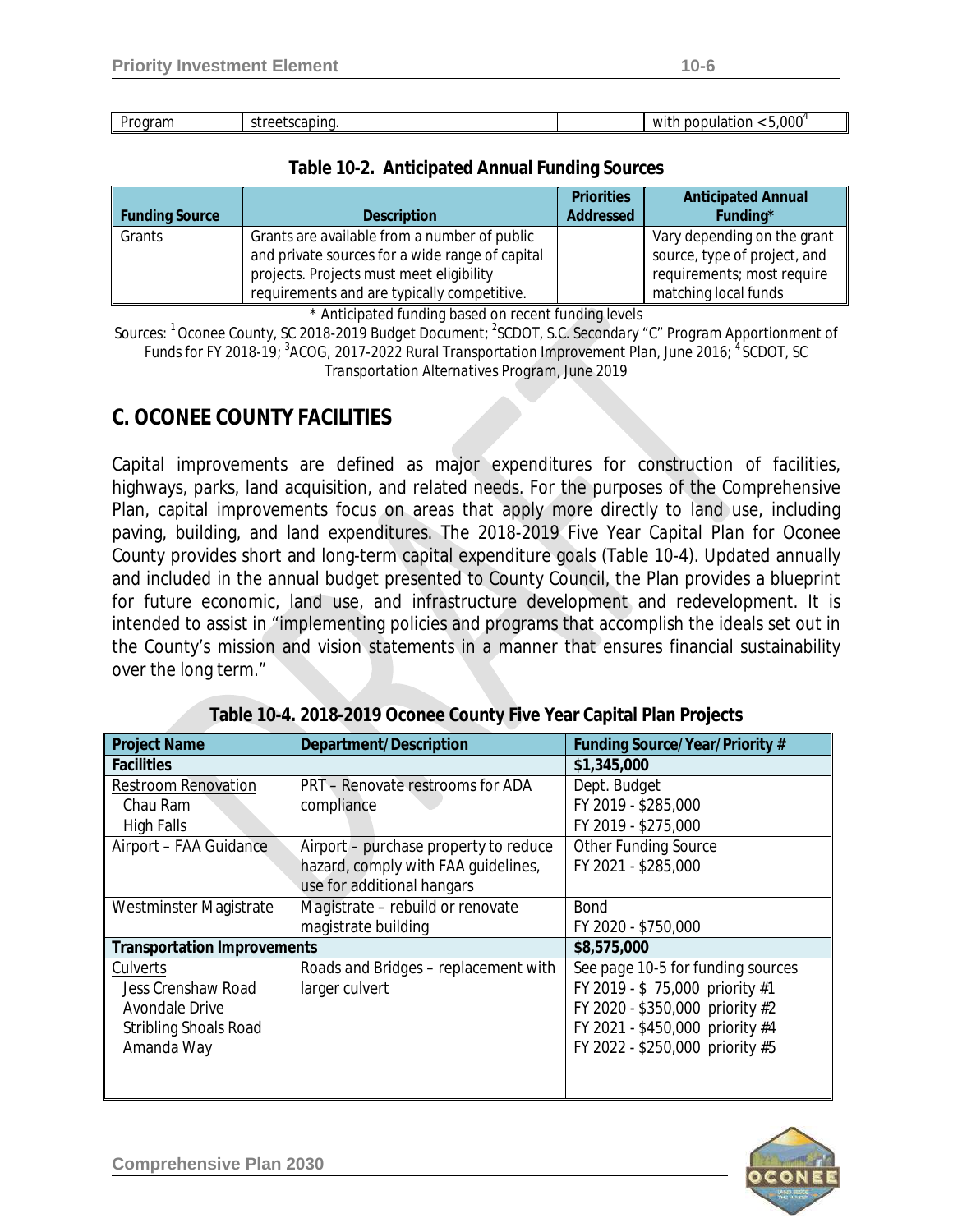| <b>Bridges</b>      | Roads and Bridges-      | See page 10-5 for funding sources |
|---------------------|-------------------------|-----------------------------------|
| Cherokee Lake Road  | Replace 45' span bridge | FY 2020 - \$450,000 priority #3   |
| Bridge              |                         | FY 2023 - \$250,000 priority #6   |
| Alberts Road Bridge | Replace 33' span bridge |                                   |

### **Table 10-4. 2018-2019 Oconee County Five Year Capital Plan Projects**

| <b>Project Name</b>             | Department/Description                  | Funding Source/Year/Priority #    |
|---------------------------------|-----------------------------------------|-----------------------------------|
| <b>Yearly Road Construction</b> | Roads and Bridges - annual contract     | See page 10-5 for funding sources |
|                                 | to pave 3 to 5 miles of road, including | FY 2019 - \$1,250,000 priority #1 |
|                                 | crack sealing and striping              | FY 2020 - \$1,100,000 priority #1 |
|                                 |                                         | FY 2021 - \$1,100,000 priority #1 |
|                                 |                                         | FY 2022 - \$1,100,000 priority #1 |
|                                 |                                         | FY 2023 - \$1,100,000 priority #1 |
| Various Road                    | Roads and Bridges - annual              | <b>Federal Funds</b>              |
| Construction                    | construction of one gravel road         | FY 2019 - \$220,000 priority #1   |
|                                 | constructed to pave                     | FY 2020 - \$220,000 priority #1   |
|                                 |                                         | FY 2021 - \$220,000 priority #1   |
|                                 |                                         | FY 2022 - \$220,000 priority #1   |
|                                 |                                         | FY 2023 - \$220,000 priority #1   |

*Source: 2018-2019 Oconee County Five Year Capital Plan* 

Oconee County owns and maintains a number of public properties. The locations of major facilities owned by Oconee County are listed in Table 7-1. Recreation facilities are detailed in Table 7-12 of the *Community Facilities Element*.

Additional County facility improvement priorities are provided in the *Oconee County 2019 Strategic Planning Report*. The report is the result of the annual planning session attended by County Council, staff, and interested citizens to review the previous year's accomplishment and discuss priorities. Capital improvements identified in the Report are provided in Table 10-5.

| <b>Priorities</b>                            | <b>Estimated Cost</b> | <b>Council Funding Recommendations</b> |
|----------------------------------------------|-----------------------|----------------------------------------|
| Construct Oakway School walking path         | \$20,000              | $\star$                                |
| Greenway connection from Palmetto Trail to   | Not available         | Grants, ATAX                           |
| <b>Green Crescent Trail</b>                  |                       |                                        |
| <b>Expand Oconee County Regional Airport</b> | \$1,000,000           | Bonds, property taxes on planes,       |
| runway and construct hangers                 |                       | hanger leases                          |
| Oconee County Park Upgrades                  | \$300,000 annually    | Grants, ATAX                           |
| Utica Revitalization                         | \$250,000 annually    | Grants,                                |
| <b>Economic Opportunity Zones</b>            | \$250,000 annually    | Grants                                 |
| Identify possible location and conduct       | \$1,500,000           | Grants                                 |
| feasibility study for technology             |                       |                                        |
| incubator/relocation of Oconee Economic      |                       |                                        |
| Alliance office                              |                       |                                        |
|                                              |                       |                                        |
|                                              |                       |                                        |

#### **Table 10-5. Oconee County 2019 Strategic Plan Report Capital Improvements Priorities**

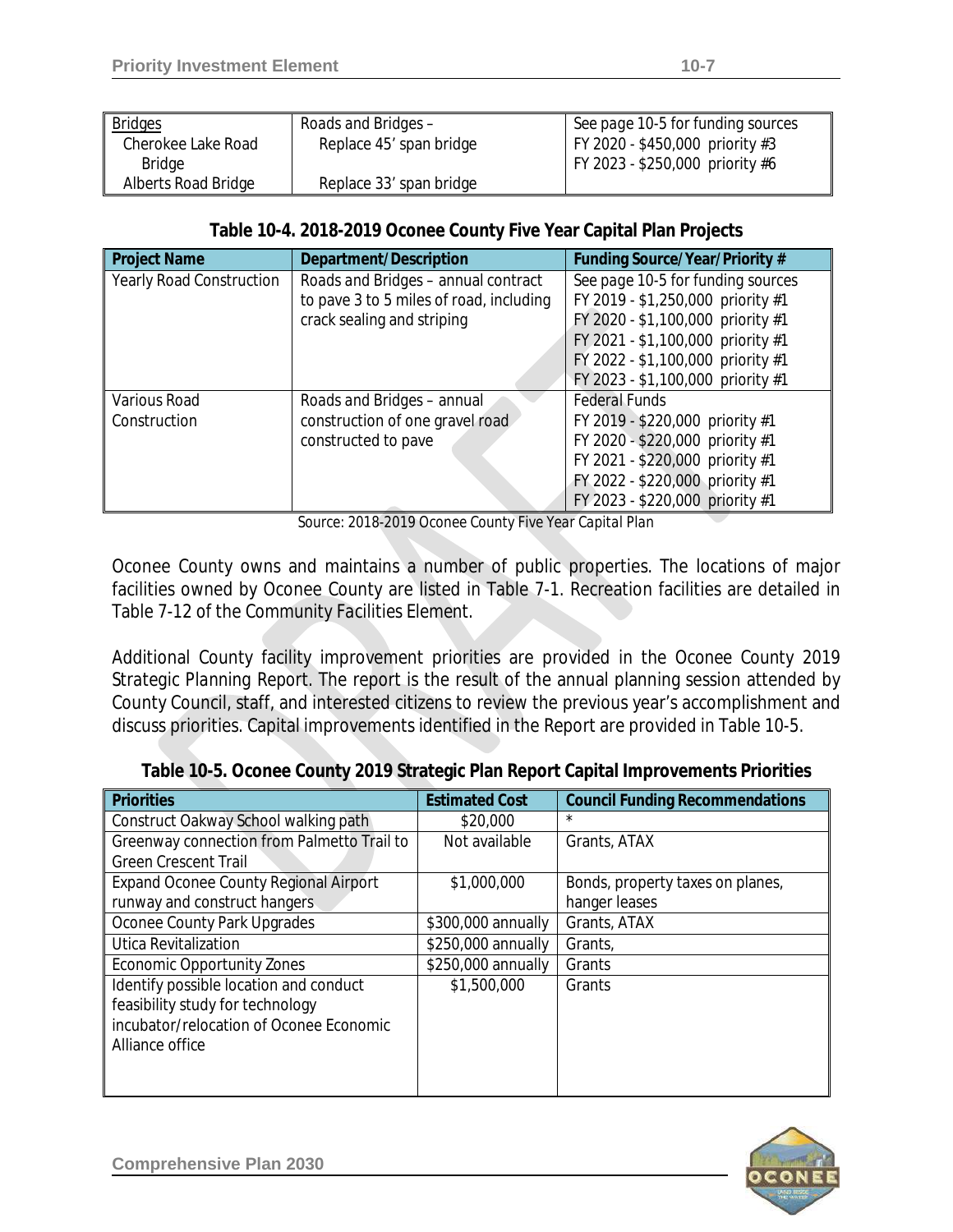| Continue Development of Industrial Parks    | Ongoing   | Economic Development Millage/Fees<br>in Lieu of Taxes |
|---------------------------------------------|-----------|-------------------------------------------------------|
| <b>Establish Bountyland Fire Substation</b> | \$500,000 | Fund approved FY16                                    |
| Review Brown Building current and future    | \$30,000  | <b>Operational General fund</b>                       |
| use                                         |           |                                                       |
| Plan Bountyland S.C. Hwy. 188/28 corridor - | \$50,000  | FY20 budget                                           |
| U.S. Hwy. 123 Corridor Plan implementation  | \$39,000  | FY20 budget                                           |

\* Funding recommendation not provided *Source: Oconee County 2019 Strategic Plan Report*

### **D. TRANSPORTATION AND ROADS**

Planning to meet current and future transportation needs is accomplished through programs at the state, regional and local levels. For Oconee County, transportation planning and funding allocations are provided by the South Carolina Department of Transportation (SCDOT), the Appalachian Council of Governments (CMCOG), and the Oconee County Transportation Committee.

### **1. Regional Rural Transportation Program**

As the designated transportation agency for the non-urbanized areas of the Appalachian Council of Governments Region, the ACOG is responsible for carrying out the rural transportation planning process for the six-county region that includes Oconee County. The primary responsibilities of the ACOG are to:

- Develop a *Rural Long Range Transportation Plan* (LRTP) to provide the 25-year rural transportation vision; and
- Develop a Transportation Improvement Program (TIP) with a list of specific projects for which federal funds are anticipated.

The primary transportation needs in Oconee County are detailed in the *Rural Long Range Transportation Plan 2040* that was adopted in 2016 and in the Oconee County *Transportation Element*. These needs include five intersection improvement projects with funding dependent on Guideshare program allocations. Potential projects for which funding has not been identified to date include six intersection improvement projects, three access management projects, four bridge improvement projects, eight road segments where the condition of the pavement is in need of repair, and two priority traffic signalization projects.

The *ACOG Rural Transportation Improvement Program (RTIP)* is the region's six-year transportation improvement program for all capital projects or program areas receiving federal funding. The *2017-2022 RTIP* for the Appalachian COG region was most recently amended in 2019. As detailed in Table 8-6 of the Transportation Element, there are four RTIP projects in

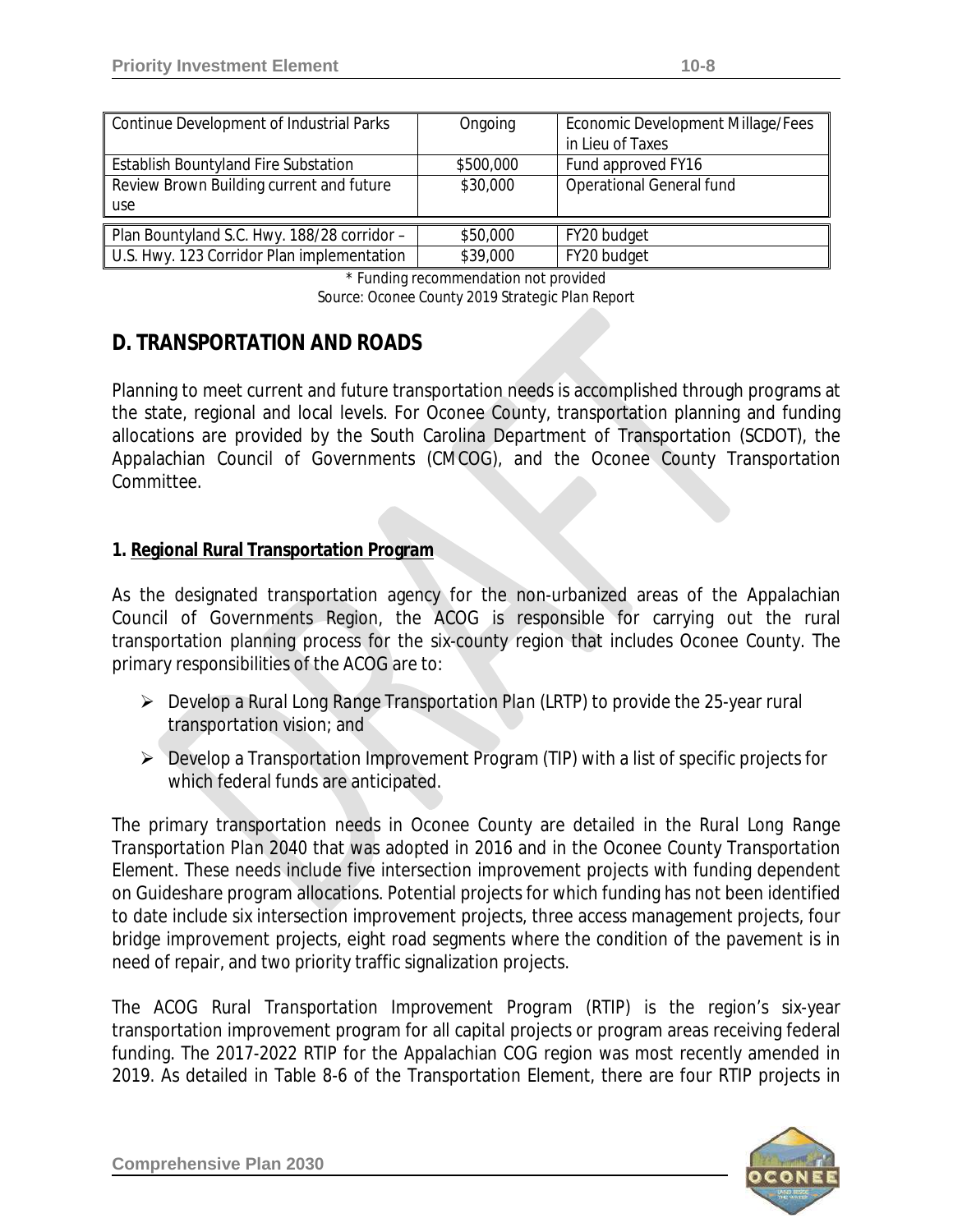Oconee County, totaling \$300,000 for FY 2017, \$750,000 for FY 2018, \$2 million for FY 2019, \$850,000 for FY 2020, \$1.8 million for FY 2021, and \$2.75 million in FY 2022. These projects include planning, right-of-way acquisition, and construction for intersection improvements on U.S. Highway 123 at Davis Creek Road, S.C. Highway 24 at Oakway Road, S.C. Highway 59 at S.C. Highway 182/243, and J.P. Stevens Road at West Cherry Road and at Martin Creek Road. The U.S. Highway 123 intersection project is ranked first in priority among all intersection improvement projects in the ACOG region.

### **2. SCDOT Transportation Alternatives Program**

Oconee County is eligible for transportation enhancement funding under the *Transportation Alternatives Program (TAP)* administered by SCDOT. TAP projects are federally-funded, community-based projects that provide opportunities for local governments to pursue nontraditional transportation related activities such as pedestrian and bicycle facilities and pedestrian streetscaping projects that might not otherwise be possible. Transportation Alternatives funds generally comprise 80% of the total project cost, with a 20% match from local governments.

SCDOT funding is provided through three population-based programs. Jurisdictions with populations of less than 200,000 and greater than 5,000, including Oconee County and the City of Seneca, have a designated funding pool of more than \$1.8 million. SCDOT has designated \$2.6 million for areas with a population of less than 5,000, which includes the other municipalities in Oconee County. Projects proposed by governmental bodies located in areas outside of Transportation Management Areas, such as Oconee County and its municipalities, are considered under the statewide program, with distribution of funds determined by the SCDOT Commission. These projects are limited to a maximum of \$400,000.

### **3. C-Fund Allocation**

At the local level, C-Funds are available for construction, improvements, or maintenance on the State highway system; local paving or improvements to city or county roads; street and traffic signs; and other road and bridge projects. Resurfacing, drainage improvements, and sidewalk construction may also be accomplished with C-Funds. C-Funds are derived from a statewide 2.9925 cent per gallon user tax on gasoline sales that are deposited in the County Transportation Fund and allocated to the counties through a formula based on total number of vehicles registered and miles of road within each county. The allocation per gallon will increase by 0.3325 cent per gallon each fiscal year through 2021, when it will reach a total of 3.99 cents per gallon. At least 25% of the allocated C-Funds must be spent on state roads. Each county has a *County Transportation Committee* with members appointed by the county legislative delegation. The Oconee County C-Fund Committee has the authority to select and approve projects to be funded utilizing C-Funds. The C-Fund apportionment for Oconee County was \$1,951,600 million in FY 2018-2019.

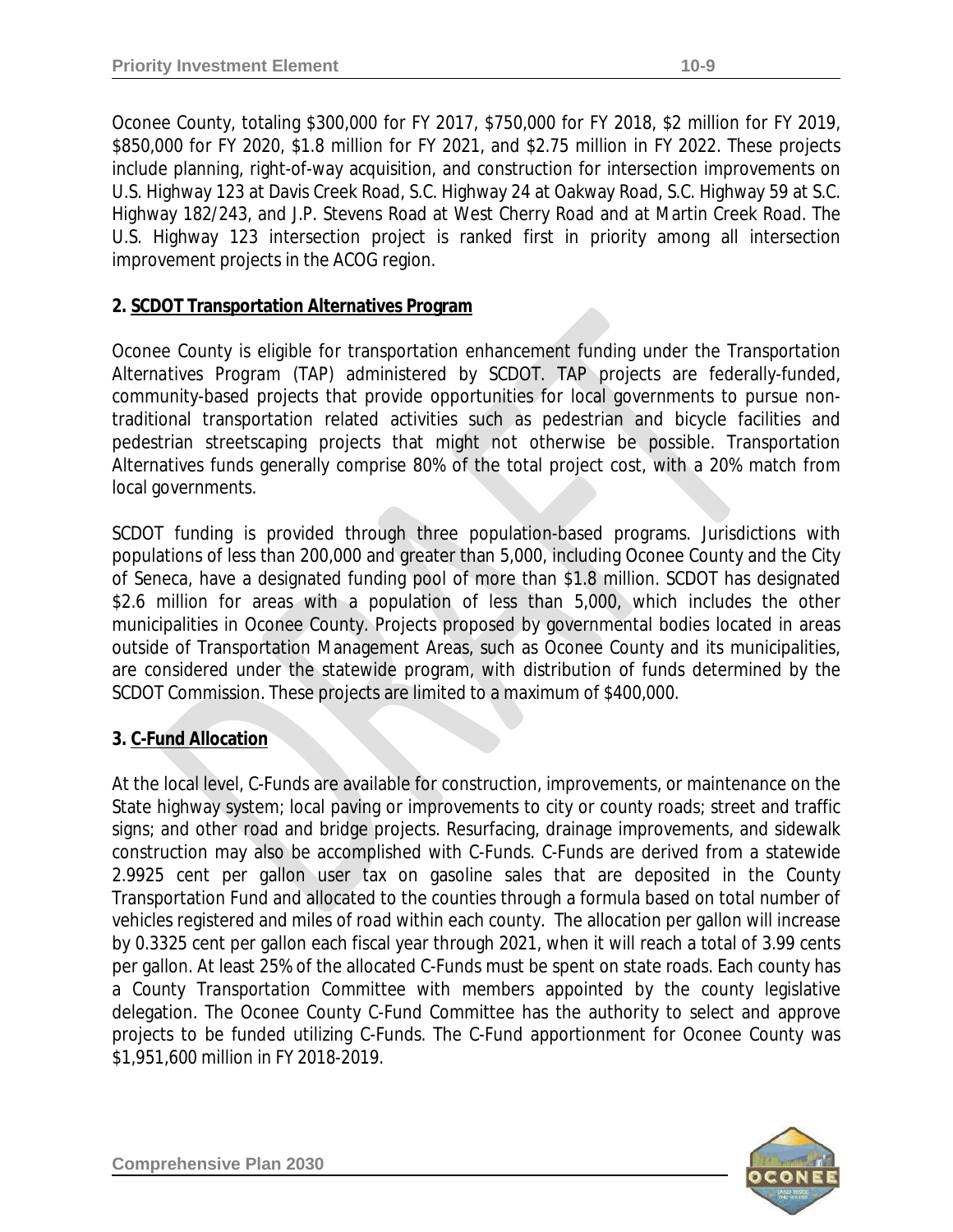### **4. Other Road Improvement Funds**

Oconee County assesses an annual millage of 2.1 for *road maintenance*. Road maintenance funding is used to maintain roadways including repair of pot holes and road shoulders and road resurfacing within the County. Revenue from the road maintenance millage was \$1,171,920 in FY 2019. An additional 1.0 mill is also assessed for the replacement and repair of bridges and large culverts on County-owned roads. Revenue from the *Bridges and Culverts* millage was \$530,000 in FY 2019.

Oconee County also receives grant funding from the U.S. Forest Service (USFS) for transportation improvements. *National Forestry Title I* funding is provided to counties with National Forest lands, with allocation based on gross receipts from all sources such as timber and special permits. The County received \$220,000 in FY 2019 from the National Forestry Title I grant.

### **E. PUBLIC K-12 SCHOOLS AND HIGHER EDUCATION INSTITUTIONS**

### **1. School District of Oconee County**

The School District of Oconee County (SDOC) operates ten elementary schools, three middle schools, and three high schools, providing educational services for nearly 10,500 students in grades pre-K through 12. The District's Hamilton Career Center offers more than 20 career and technology education programs that support over 1,000 students from the District's three high schools as they prepare for transition to career and college. The District also offers adult education in the form of a diploma program, High School Equivalency classes, and career readiness instruction and testing.

Construction began in April 2019 on the School District's new Hamilton Career and Technology Center. The \$35 million, 140,000 ft<sup>2</sup> Center will be co-located in the Oconee County Industry and Technology Park with the new Oconee Campus of Tri-County Technical College. Completion of the Center is anticipated in August 2020. Once the new facility is completed, the current Hamilton Career Center building will be repurposed as the home of the Oconee Academy alternative school and Adult Education. The \$400,000 renovation will also accommodate the District's maintenance and food services departments, as well as the early learning program. The remodeled building is expected to be ready for occupation in August 2020.

SDOC has two additional projects slated for the coming decade. Construction of a new Seneca Middle school is planned at an estimated cost of \$40 to \$45 million, with completion anticipated in August 2023. An addition is planned for the James M. Brown Elementary School that will add six to eight classrooms and a gymnatorium at an estimated cost of \$8 to \$10 million, with projected occupancy in August 2025.

### **2. Tri-County Technical College**

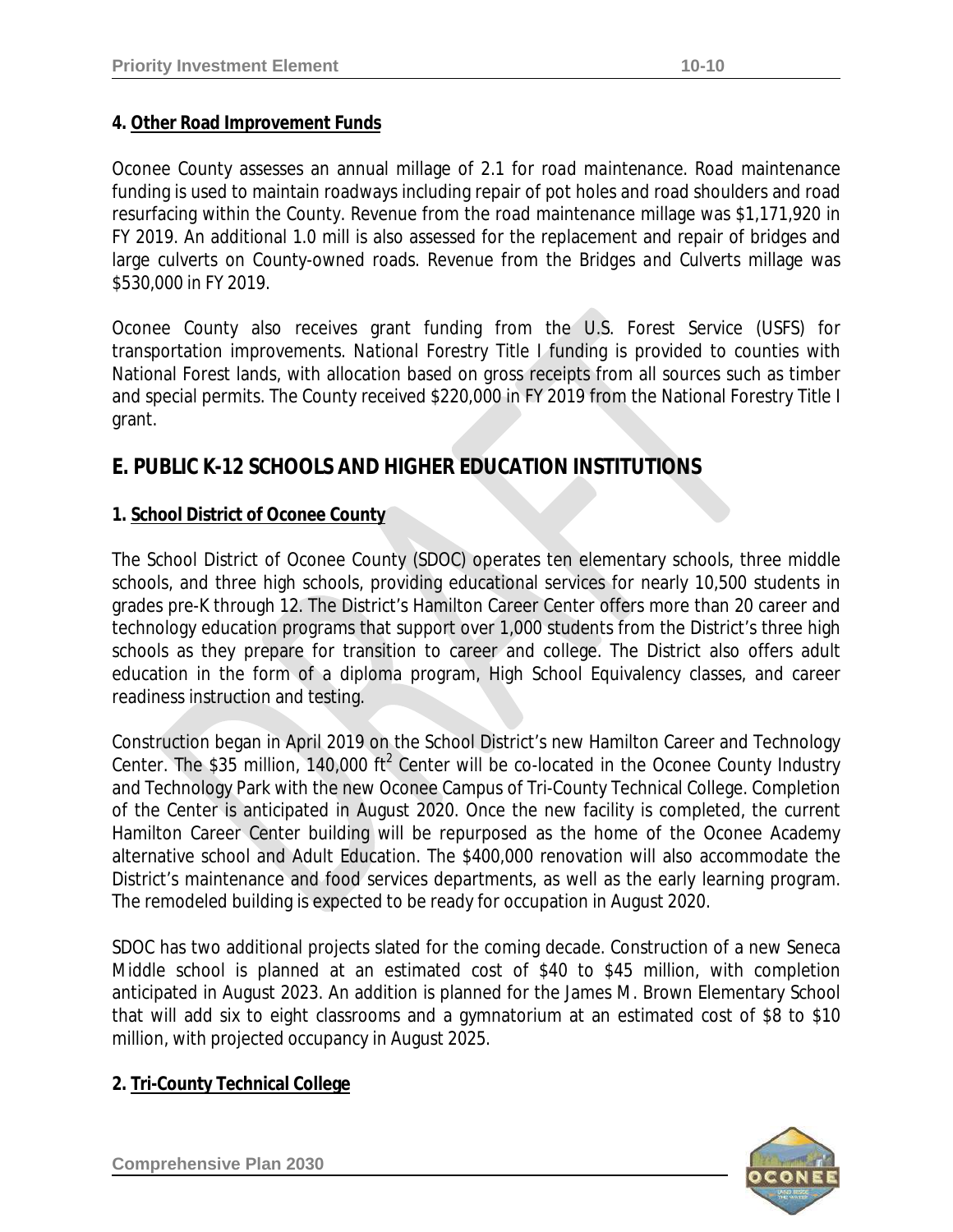*Tri-County Technical College* (TCTC) is the fifth largest of the 16 public, two-year colleges that comprise the South Carolina Technical Education System. The Oconee County campus in the Oconee County Industry and Technology Park opened in 2018. The campus will house the School District's new Career Center. The campus includes a new \$5.5 million, 37,000 ft<sup>2</sup> instructional and administrative building. Although the College will monitor usage and space needs on the Oconee County campus, there are currently no plans for new construction in the next decade.

## **F. WATER FACILITIES**

Access to water services is available in many areas of the County through seven primary public providers: the cities of Clemson, Seneca, Westminster, and Walhalla; the towns of Salem and West Union; and Pioneer Rural Water District. Water is also provided by several individual systems. Seneca Light and Water draws surface water from Lake Keowee, the City of Walhalla from Coneross Creek, and the City of Westminster from the Chauga River. Water for the City of Clemson, the towns of Salem and West Union, and the Pioneer Rural Water District is purchased. Water treatment is provided by the City of Seneca's Water Treatment Plant with a capacity of 20 MGD, the City of Walhalla's Coneross Creek Water Treatment Plant with a capacity of 3 MGD, and the City of Westminster's Water Treatment Plant with a capacity of 2 MGD. The Pioneer Rural Water District's new Water Treatment Plant is expected to begin operation in the summer of 2019, with an initial capacity of 2.5 MGD.

The City of Walhalla began construction on a new water treatment facility in January 2019 that will draw water from the Cane Creek Branch of Lake Keowee, with a capacity of 4 MGD. The cost of the new facility is \$20.8 million, with completion expected in the fall of 2020.

The City of Westminster has applied for a ConserFund loan from the S.C. Office of Regulatory Staff to upgrade its pumps to five variable frequency drive pumps that will be more energy efficient. Completion of the project is anticipated in 2020 at a projected cost of \$414,556.

# **G. WASTEWATER FACILITIES**

The availability of sewer service is limited in Oconee County, with access concentrated in the developed areas in and near the cities of Seneca, Westminster and Walhalla, along the U.S. Highway 123 corridor between Seneca and Westminster, the S.C. Highway 11 corridor that connects Walhalla to U.S. Highway 123, and along the S.C. Highway 59 corridor extending south from Seneca. Access to wastewater treatment is provided by five primary providers, the Oconee Joint Regional Sewer Authority (OJRSA), the Town of West Union, and the cities of Seneca, Walhalla, and Westminster. Public wastewater treatment is provided at OJRSA's Coneross Creek Wastewater Treatment Plant, with a capacity of 7.8 MGD.

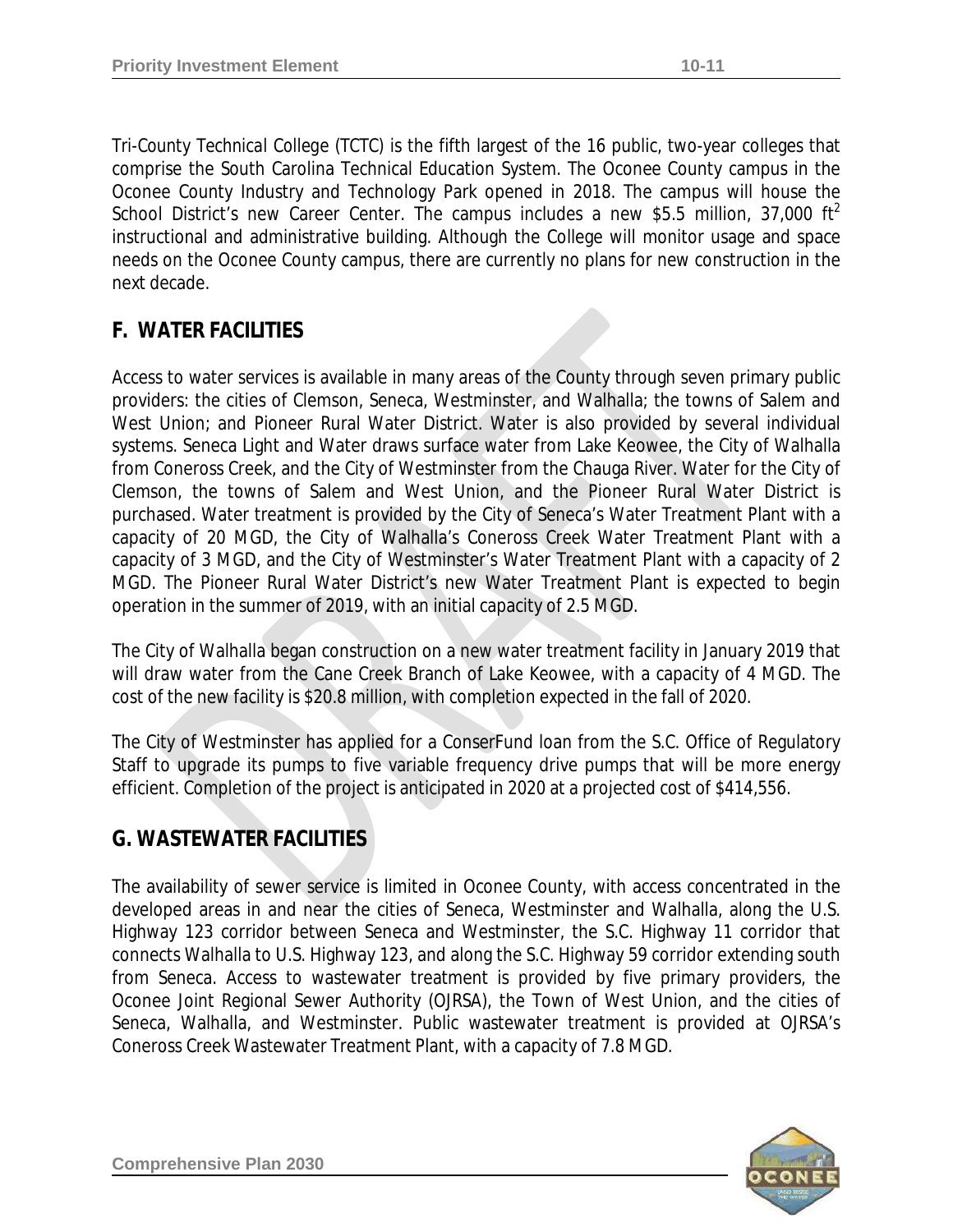The OJRSA is working with Oconee County on an expansion of the wastewater conveyance system to the Fair Play community in the southern area of the County. The purpose of the project is to provide reliable sewer service and enable economic development opportunities along the I-85 corridor. The S.C. Rural Infrastructure Authority has approved \$935,566 in funding for the project, with approval pending from the Economic Development Administration of the U.S. Department of Commerce on additional funding needed for the estimated \$5.29 million project. Oconee County will also be contributing \$655,570, including engineering and permitting, for the project. Along with 3.7 million dollard from the USEDA.If approved, construction is expected to take approximately two years, with completion anticipated in 2021. This project is included in the *Oconee County 2019 Strategic Planning Report* (Table 10-5)*.*

## **H. RECREATION FACILITIES**

Oconee County owns, operates and maintains three public parks and leases eight public boat ramps. The parks all include campsites with water and electricity, picnic shelters, playgrounds, and other recreation opportunities. While Chau Ram County Park includes a 40-foot waterfall, suspension bridge, and miles of hiking trails, High Falls and South Cove County Parks offer waterfront access to Lake Keowee, including boat ramps, fishing piers, and swimming areas.

Oconee County purchased a 218-acre parcel of land adjacent to Chau Ram County Park in the summer of 2019, at a cost of \$765,000 of which \$500,000 was grant funded. The purchase will enable the County to plan for expansion of camping and hiking opportunities, as well as mountain biking. Master planning for the site is expected at a later date.

Oconee County is working with Duke Energy on the possibility of an expansion to the High Falls County Park. The potential expansion would add 36 acres of land in a lease agreement with Duke Energy. A master plan for High Falls II has been completed in partnership with Duke Energy and is awaiting funding availability. The expansion will include a new campground, boat ramp, rental cabins, and associated infrastructure at an estimated cost of \$5 to \$7 million.

## **I. AIRPORT**

Aviation services for Oconee County and the surrounding area are available at the Oconee County Regional Airport (CEU) on Airport Road in Seneca. The Airport is owned and operated by Oconee County and includes a 5,000 feet by 100 feet paved runway with a precision GPS instrument approach and a non-precision GPS instrument approach. Airport staff report a dramatic increase in airport use in recent years spurred by local manufacturing companies, new home owners, vacationers, construction crews, military traffic, and visitors to Clemson University events. Air traffic related to Clemson games requires that CEU utilizes a temporary control tower on game day weekends, and Greer approach as needed

Plans for the Oconee Regional Airport include relocation of Mt. Nebo Road out of the Runway Protection Zone to the Airport. The Road will be re-routed around the Mt. Nebo Church parking